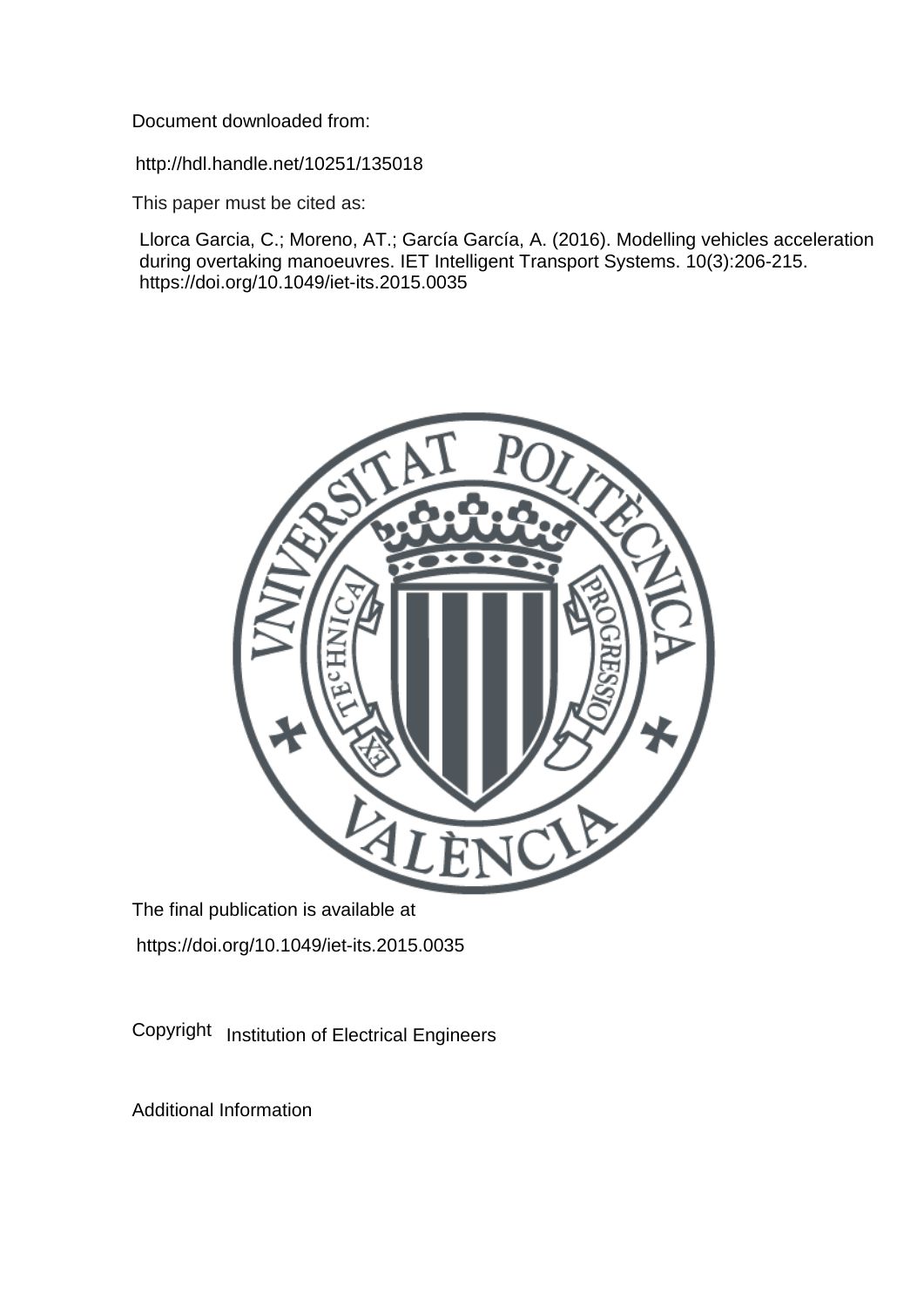| Modelling vehicles acceleration |
|---------------------------------|
| during overtaking manoeuvres    |

| 4  | <b>Carlos Llorca</b>                                                                         |
|----|----------------------------------------------------------------------------------------------|
| 5  | PhD, Research assistant                                                                      |
| 6  | <b>Highway Engineering Research Group</b>                                                    |
| 7  | Universitat Politècnica de València                                                          |
| 8  | Camino de Vera s/n 46022, Valencia (Spain)                                                   |
| 9  | +34 96 3877374                                                                               |
| 10 | carlloga@cam.upv.es                                                                          |
| 11 |                                                                                              |
| 12 | Ana Tsui Moreno                                                                              |
| 13 | PhD, Research assistant Highway Engineering Research Group                                   |
| 14 | Universitat Politècnica de València                                                          |
| 15 | anmoch@cam.upv.es                                                                            |
| 16 |                                                                                              |
| 17 | <b>Alfredo Garcia</b>                                                                        |
| 18 | Professor                                                                                    |
| 19 | <b>Highway Engineering Research Group</b>                                                    |
| 20 | Universitat Politècnica de València                                                          |
| 21 | agarciag@tra.upv.es                                                                          |
| 22 |                                                                                              |
| 23 | Keywords: two-lane rural road, overtaking sight distance, assistance system, microsimulation |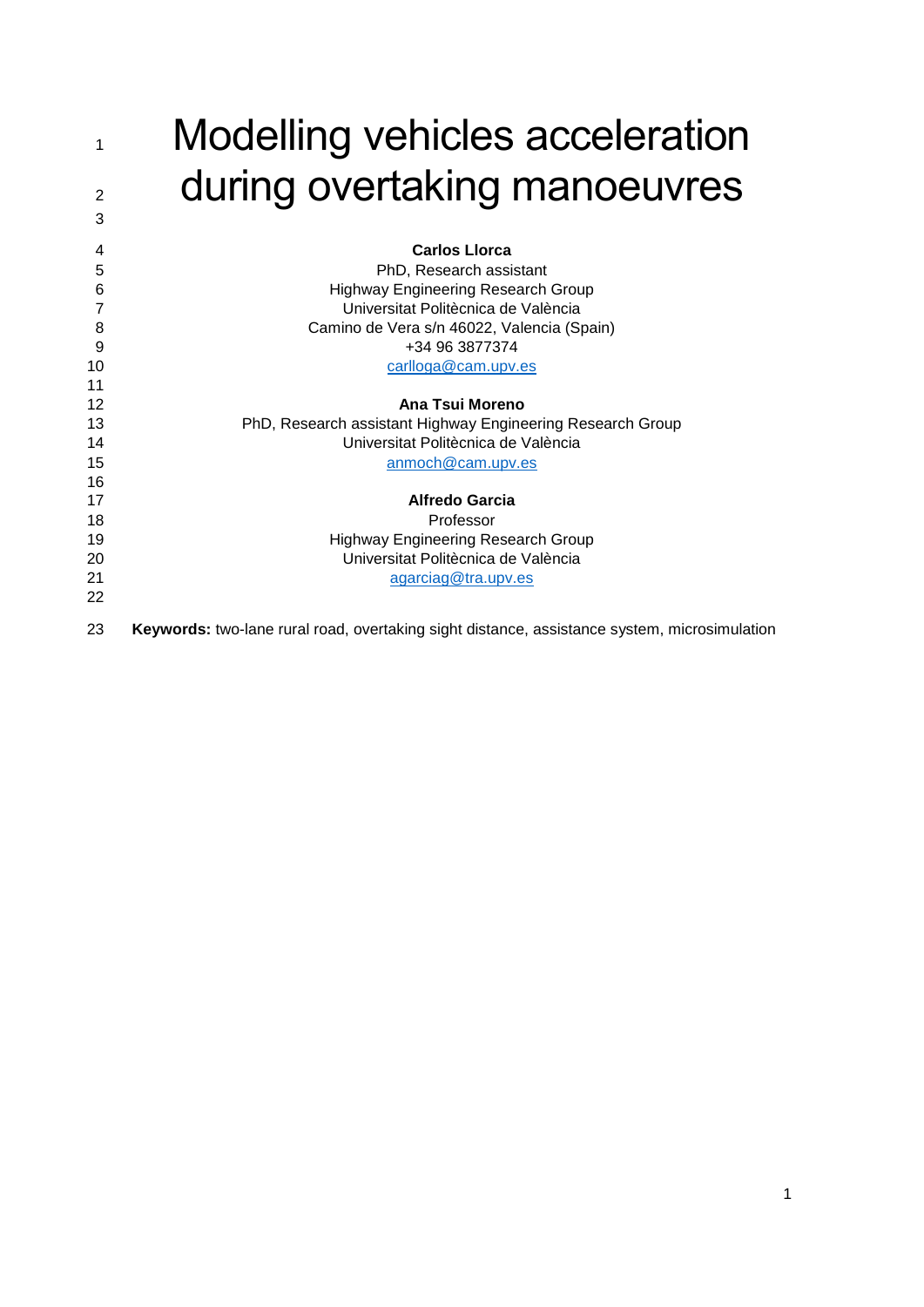## **Abstract**

 Overtaking manoeuvre is a key issue for two-lane rural roads. These roads should provide suffi- cient overtaking sight distance at certain locations to allow faster vehicles to pass slower ones. However, overtaking requires occupying the opposing lane, which represents a serious safety concern. Severity of overtaking related crashes is very high, compared to other manoeuvres. The development of Advanced Driver Assistance Systems (ADAS) for overtaking is being a complex task. Only few systems have been developed, but are not still in use. This research incorporated accurate data of real manoeuvres to improve the knowledge of the phenomenon. The trajectory of the overtaking vehicles on the left lane was observed. An instrumented vehicle measured the overtaking time and distance, the abreast position, and the initial and final speed of 180 drivers that passed it during a field experiment. Six different kinematic models (such as uniform acceler- ation or linear variation of acceleration) were calibrated. Generally, drivers started to accelerate before changing to the opposing lane. These models may be applied to ADAS, to estimate over-taking sight distance and to improve microsimulation models.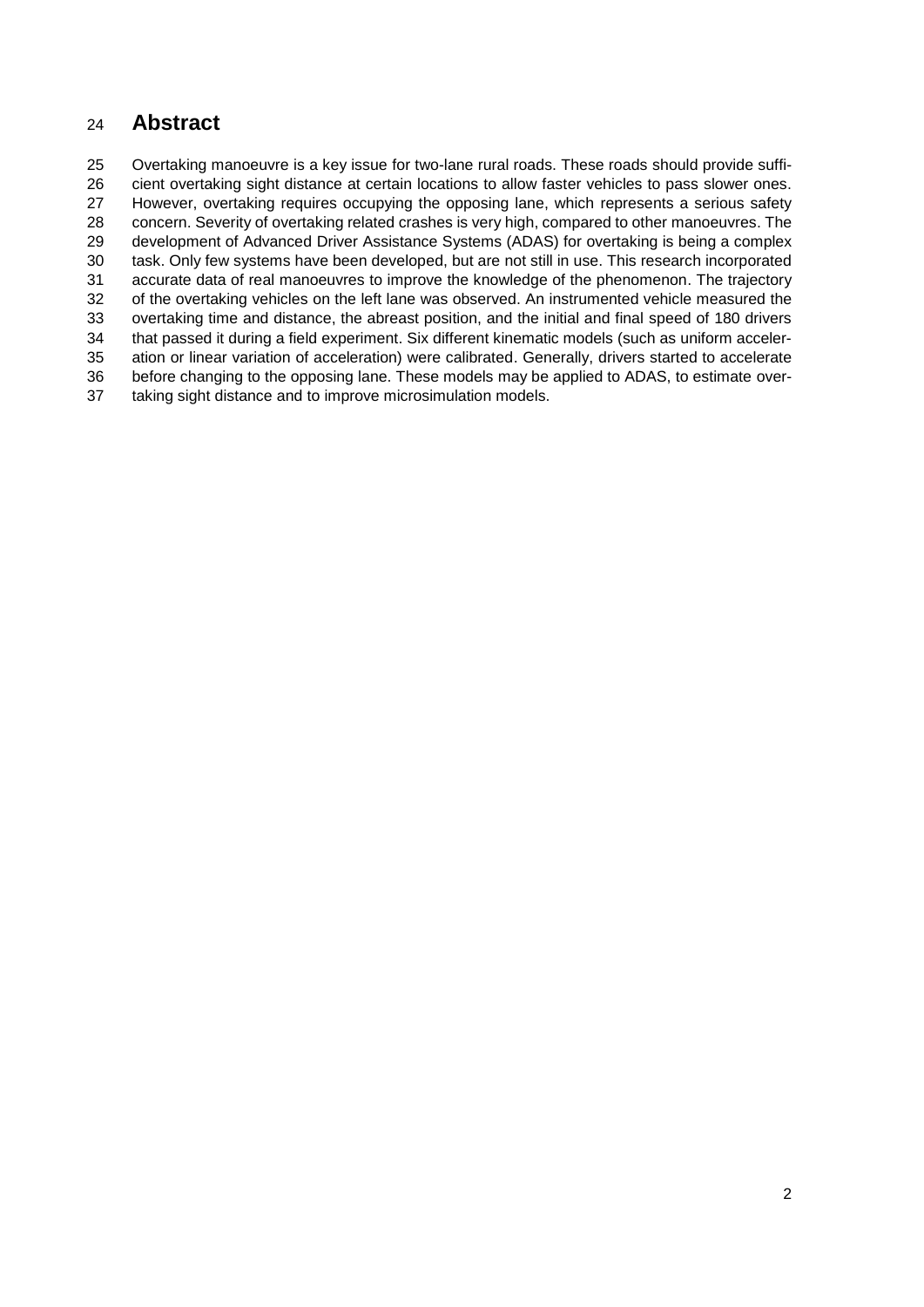## **1. Introduction and background**

 On two-lane rural roads, vehicles travelling at slower speeds cause delays to faster vehicles. Overtaking manoeuvres allow faster drivers to travel at their own desired speed, hence minimizing these delays. However, any overtaking manoeuvre requires to occupy the opposing lane to pass a slower vehicle. Therefore, the risk of collision with the opposing traffic affects both operation and safety.

 The severity of accidents related to overtaking manoeuvres is usually higher than in other ma- noeuvres [1]. To complete an overtaking manoeuvre, the overtaking vehicle must increase its speed in order to pass a slower vehicle and return to the right lane. At the same time, an opposing vehicle could be approaching at a relatively high speed. The potential collision risk during the time the left lane is occupied makes driving behaviour different from other conditions, such as free- flow or following situations. To ensure road safety, overtaking is only allowed in the zones where available sight distance is higher than the required Overtaking Sight Distance (OSD). OSD is defined as the distance required to complete an overtaking manoeuvre when an opposing vehicle is approaching. OSD has been traditionally estimated using different overtaking manoeuvre mod- els. The assumptions of those models, especially in relation to the overtaking vehicle acceleration and its variation, vary significantly and are not verified with field data. The knowledge of the values of the acceleration of the overtaking vehicle, as well as they possible variation during the ma-noeuvre, is one of the key issues in determining OSD.

 Drivers make overtaking decisions according to their own behaviour and experience, as well as to road and traffic perception. According to Gray et al. [2], decisions during overtaking are based on drivers' perception of distance and time to collision with the oncoming traffic. They conclude that drivers tend to make more errors when their decisions are based only on the distance, after a driving simulator experiment with only 18 drivers. However, the estimation of the speed of op- posing vehicles is extremely difficult, because of the very low rate of expansion of objects located so far from the observer. Additionally, Basilio et al. [3] and Morice et al. [4] proposed an overtaking decision model based on the overtaking ability affordance, defined as the quotient between the minimum speed required to overtake and the maximum speed of the vehicle at that time, depend- ing on the vehicle performance. After a driving simulator experiment with only 16 drivers, they evidenced that drivers accurately perceived whether a lead vehicle can be safely overtaken, since overtaking attempt decreased with the real possibility to overtake. Alternatively, Farah et al. [5] modelled risk during overtaking maneuvers, by predicting Time To Collision (TTC) based on a driving simulator experiment with up to 100 drivers.

 Driving simulator experiments confirmed the fact that overtaking manoeuvre is one of the most difficult ones. The use of driving simulator might limit the validity of findings, as risk taken by drivers depends on their immersion in the virtual world during the experiment, and the detection of opposing vehicles which at long distances is complicated, due to the limited resolution of screens. Besides, driving simulator usually only accounts for a very limited (or null) variability of acceleration capabilities of vehicles, because only one type [3] or two types [4] of vehicle are implemented. Consequently, a field study is solely able to study drivers' behaviour across a wide range of vehicles in real conditions.

### 1.1. Overtaking models

 In some cases, speed of overtaking vehicle was assumed to be uniform during the left lane occu- pation time [6], although an acceleration stage was identified before occupying the left lane. This 83 uniform speed model proposed an average acceleration rate of 0.62  $m/s<sup>2</sup>$ . Other models have used more complex kinematic equations, in order to describe overtaking vehicle trajectories [7]– [10]. Those usually suggested the existence of a critical point. After the critical point, it is safer to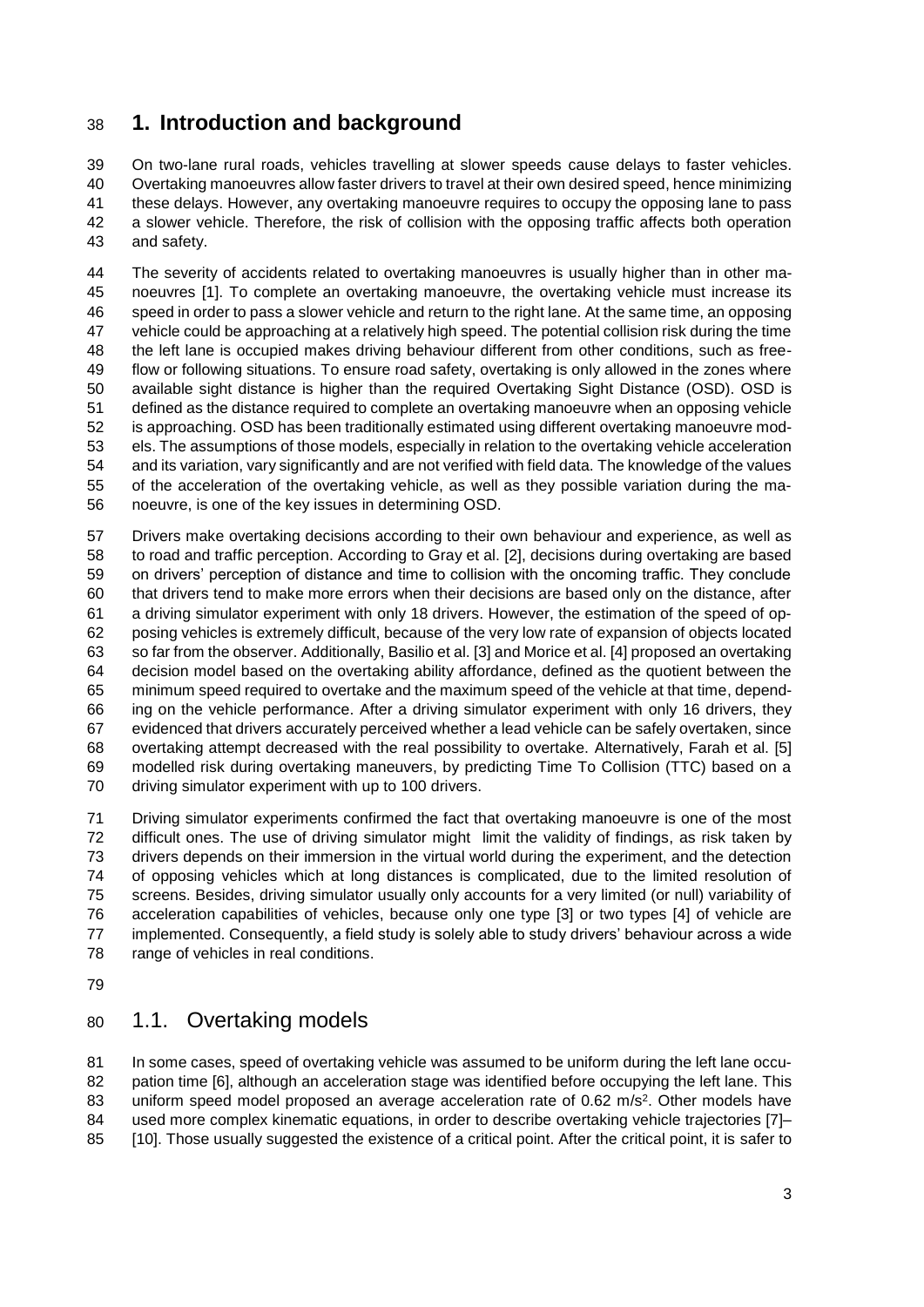complete the overtaking manoeuvre rather than to abort it, because the time and distance re- quirements for this are lower. According to these models, the overtaking vehicle accelerates at a 88 constant rate until the critical position and after that position; speed is constant and equal to the design speed. Alternative formulations were: uniform acceleration models [11] uniform accelera- tion until a target speed [12], or models based on a variable acceleration that decreased linearly as speed increased [13].

 On the other hand, some authors accounted uncertainty in the overtaking process using reliability analysis or simulation techniques. These statistical tools could account the variability of input parameters and provide a probabilistic formulation for overtaking sight distance. Sparks et al. [14] used Glennon's and Liebermann's models incorporating statistical distributions of input parame- ters. Hanley and Forkenbrok [15] performed a simulation with previous OSD models, incorporat- ing random distributions of input parameters, too. El Khoury and Hoberika [16] proposed a Monte Carlo simulation to evaluate risk level of OSD Glennon's model. The statistical distributions of acceleration rates were obtained from previous research works, although they were not related to overtaking manoeuvre studies. El Bassiouni and Sayed [17] developed a reliability analysis to compare AASHTO OSD model [6] with driving simulator data. However, the assumptions of that model remained unverified.

 Other studies have used data of driving simulator experiments to analyse the acceleration of overtaking vehicles. Jenkins and Rilett [18] characterized the distribution of time spent accelerat- ing for a sample of 96 manoeuvres. It was observed that on average the acceleration time was 13.3 s, being the average overtaking time up to 20,0 s, clearly double as most of field data, ac- cording to the authors. Besides, the acceleration capabilities of the simulated vehicles were uni- form for all drivers. Rakha et al. [19] collected data of acceleration rates of different passenger cars performing an experiment under controlled conditions. The relationships between accelera- tion rates and speed were determined. The experiment was based on an acceleration movement starting at 0 km/h. Therefore, this results cannot be directly applied to overtaking manoeuvres, since acceleration rates can be different depending on the speed the manoeuvre starts and on 113 driver reaction to a potential risky situation.

 Some field studies [20], [21] recorded overtaking manoeuvres in order to calibrate the 2001 AASTHO model parameters using experimental data. However, they frequently did not verify as- sumptions of those models either (such as the fact that acceleration was uniform until reaching the design speed). Others authors [22], [23] have used instrumented vehicles to analyse the over- taking process on two-lane rural roads. Carlson et al. [22] described the evolution of overtaking vehicle speed, showing an initial acceleration stage followed by a second stage (after the abreast position) where acceleration was lower. However, Carlson et al. did not try to calibrate any accel- eration model, and the distances to the overtaking vehicle were obtained from video data. Be-sides, they did not measure instant speed values at the start and the beginning of the manoeuvre.

### 1.2. Assistance systems

 A further step after the prediction of the required OSD is the development of Advanced Driver Assistance Systems (ADAS). The benefits for ADAS may improve drivers' judgement errors, but they are not as common in overtaking as in other manoeuvres, such as lane changing or car-following. In fact, there are only few prototypes without real implementation.

 As expressed by Morice et al. [4], ADAS for overtaking should be calibrated to be effective. It means that they should be coherent with drivers' behaviour. Therefore, individuals would agree with the system.

 The effectiveness of ADAS has been already tested using microsimulation model RuTSim [24]. Those authors analysed safety benefits of an assistance system to warn drivers that were accept- ing an opposing gap too small. Either the effect on road safety (measured by the Time to Collision – TTC - with the opposing vehicle) or the effect on traffic operation (Average Travel Speed – ATS - and delay) were limited. In absence of accurate data of overtaking manoeuvres, the authors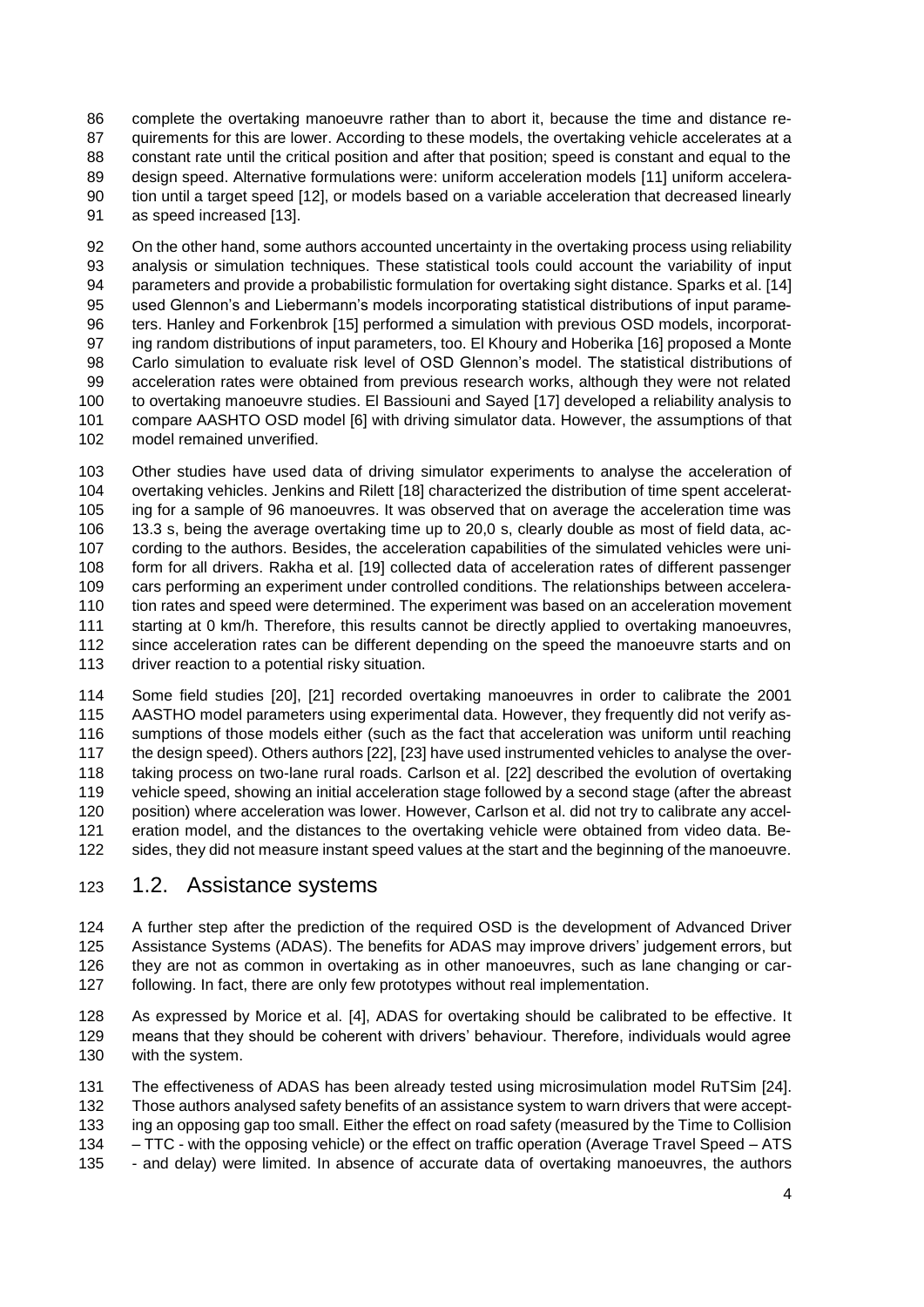used several thresholds for TTC (equal to left lane occupation time plus a safety margin) ranging from 8 to 14 s. One of the main shortcomings of the proposed system is that the overtaking threshold were pre-programmed and do not depend on the current conditions.

 A different study conducted by Milanés et al. focused on the experimental simulation of assistance systems under controlled conditions [25]. The system depended on stereo vision to detect the preceding vehicle and to activate the automated overtaking system. Longitudinal and lateral con- trollers were tested in an experiment where the impeding vehicle was travelling at very low speed. The presence of opposing traffic was not considered.

 Isermann et al. [26] proposed an assistance system to warn driver of dangerous overtaking ma- noeuvres, because of the presence of opposing vehicles. The system would detect opposing vehicles when an overtaking manoeuvre has been initiated. Dangerous situations would result in a warning signal (to encourage the driver to abort) or even in an emergency braking. Both over- taking model and safety margins were not calibrated, though. Petrov and Nashashibi [27] devel- oped a mathematical model and an adaptive controller for automated overtaking. The system was tested using driving simulation, but it has not been compared with real data.

 Lastly, Lowenau et al. [28] developed a overtaking assistance system based on the characteriza- tion of the previous driving behaviour (speed, acceleration, etc.) and geographical information provided by a GPS tracker. This system would encourage or discourage drivers to pass depend- ing on the road and on their behaviour. However, this system does not provide information on the opposing traffic presence.

 As can be seen, most of the previous studies propose potential solutions to develop ADAS for overtaking. Most of them were based only on numerical simulations [24], [26], or driving simulator studies [27] and were not programmed after observing the real behaviour. Driving data in real conditions is still needed to produce ADAS on the conditions that drivers may encounter in the real world. Those systems that can avoid drivers' errors require determining the thresholds for safe overtaking, in terms of distance travelled on the left lane and subsequently, acceleration rates. In absence of an accurate estimation of this variable, it is not possible to take into account the real risk of collision with opposing traffic.

### 1.3. Research motivation

 The effects of overtaking manoeuvre on road safety and road operation motivate the improvement of design and marking of two-lane rural roads and the development of ADAS. With this purpose, the estimation of the duration and distance of occupation of the opposing lane is needed. The knowledge of the acceleration rates of overtaking drivers is one of the most significant variables that input it. The characterization of the distribution of that acceleration must depend on field data, instead on driving simulation, because off the actual variability of vehicle capacities.

 As previously commented, the calibration of ADAS that reproduces drivers' behaviour is the only way to ensure they are effective. Drivers' should agree with the ADAS recommendations, so they should represent how drivers perform safe manoeuvres without having such assistance systems. Previous research did not provide sufficient level of detail, or was based on driving simulation instead real data and, consequently, development of ADAS is still a challenge.

# **2. Objectives**

 The aim of this study was to calibrate overtaking acceleration models using field data collected on two-lane rural roads, in order to provide a reliable estimation of the left lane occupation time and of the evolution of the speed along it. This included:

180 • An improved data collection method to collect data of overtaking manoeuvres under nat-**uralistic conditions.**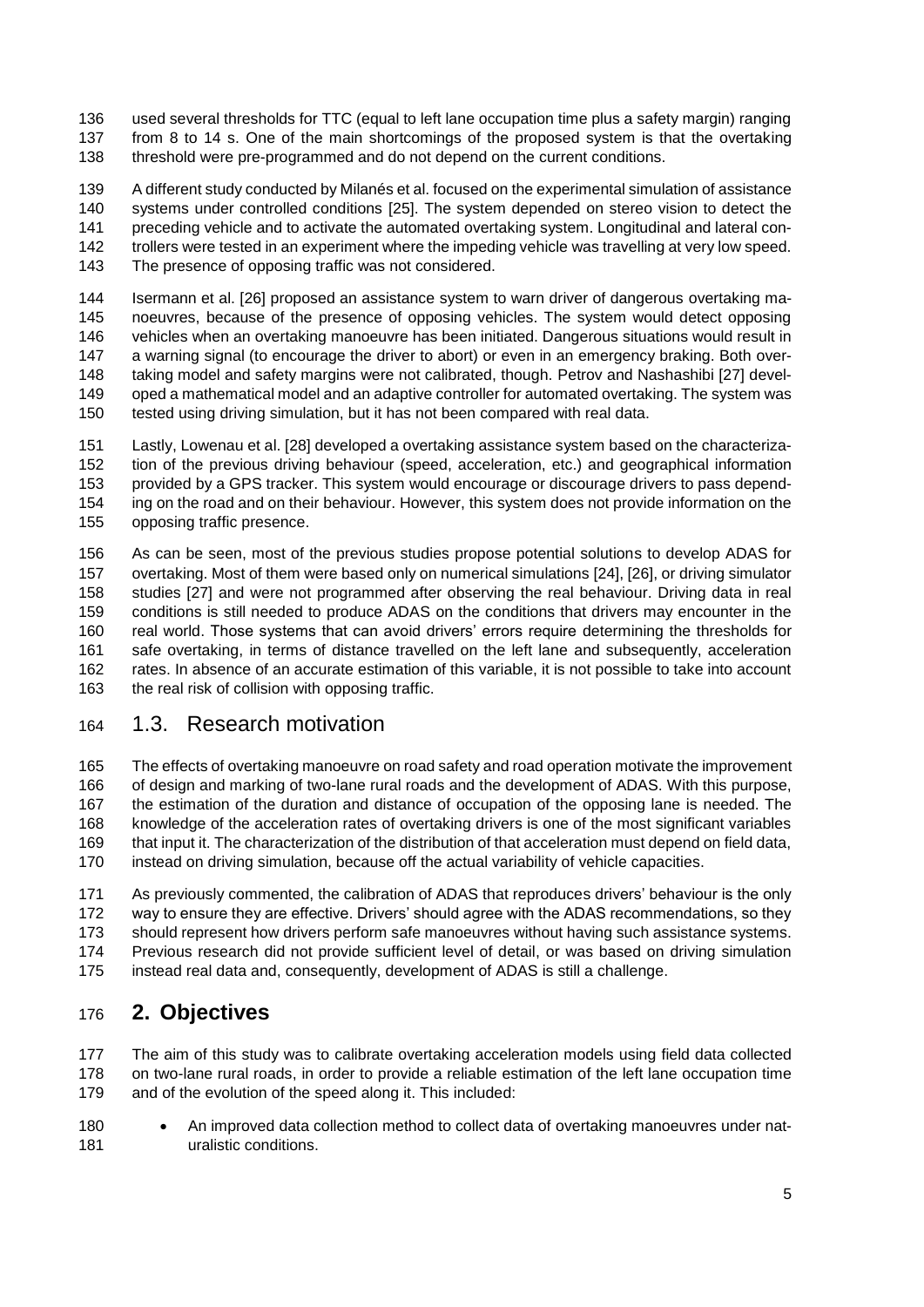182 • Calibration of different kinematic models based on the assumptions from previous re- search studies. In addition, proposal of new models so that some of those assumptions would no longer be required.

# **3. Methodology**

 The proposed models were calibrated from observational data, collected with an instrumented vehicle.

### 3.1. Field study

 In this research work, the methodology, analysis and conclusions were based on experimental data, which was collected using a recently developed methodology [29]–[31]. This method used an instrumented vehicle acting as slow impeding vehicle, which was overtaken by other drivers during the experiment. The vehicle collected the data of those drivers and the manoeuvres they performed. Therefore, acceleration capabilities varied for each tested driver.

 With respect of previous authors that used also instrumented vehicles [22], the proposed meth- odology improved the measurement of the distance to the overtaking vehicle by using laser range- finders. Besides, it allowed a more detailed information of the passing driver, including gender and estimated age, although these data were not used in this paper.

### 3.1.1. Equipment

 The instrumented vehicle travelled along five different two-lane rural road segments (of various characteristics, as expressed below in Table 1) at a fixed, slightly reduced, speed with respect of the operating speed of the road. If the desired speed of the other vehicles was higher, they fol-lowed the instrumented vehicle and finally passed it when they found an available gap.

- This vehicle was equipped with four Racelogic VBOX 720x576 pixels resolution digital video cam- eras covering the whole trajectory of an overtaking vehicle (rear, left and front side – note that the experiment was carried out under right hand driving). In addition to this, two LTI True Senses S200 laser rangefinders measured the distance between the instrumented vehicle and every ve- hicle located behind and in front of it, at a 12.5 Hz frequency. Since distance measurement was continuous, instant speeds of those vehicles were also obtained. Rear laser rangefinder was placed at the rear bumper. The front distance measurements were obtained with a laser gun controlled by the co-driver. On the other hand, a Racelogic VBOX 10 Hz GPS tracker registered the position and speed of the instrumented vehicle at any time.
- Equipment was adequately small that other drivers could not easily detected its presence. In ad- dition to this, the vehicle drove at a uniform speed *Vi*, different for each segment (as shown in Table 1). It was selected within normal impeding vehicle speed range, which was obtained from external observations from a previous research study [29].

### 3.1.2. Overtaking manoeuvre variables

 Although video recordings provided a continuous observation of the overtaking phenomenon, the estimation of the overtaking vehicle trajectory was made from three point measurements, where position of overtaking vehicle was measured accurately (see in detail in [Figure 1\)](#page-7-0):

- **•** Time (*t1*) at the starting time of overtaking manoeuvre (when overtaking vehicle left front wheel crosses the centreline), headway between overtaking and instrumented vehicle (*h1*) and relative speed (*dVp1*).
- Time (*t2*) at the abreast location (when front bumper of both overtaking and impeding vehicle are at the same point).
- 225 Time (t3) at the ending time of overtaking manoeuvre (when overtaking vehicle left rear wheel crosses the centreline), headway between overtaking and instrumented vehicle (*h3*) and relative speed (*dVp3*).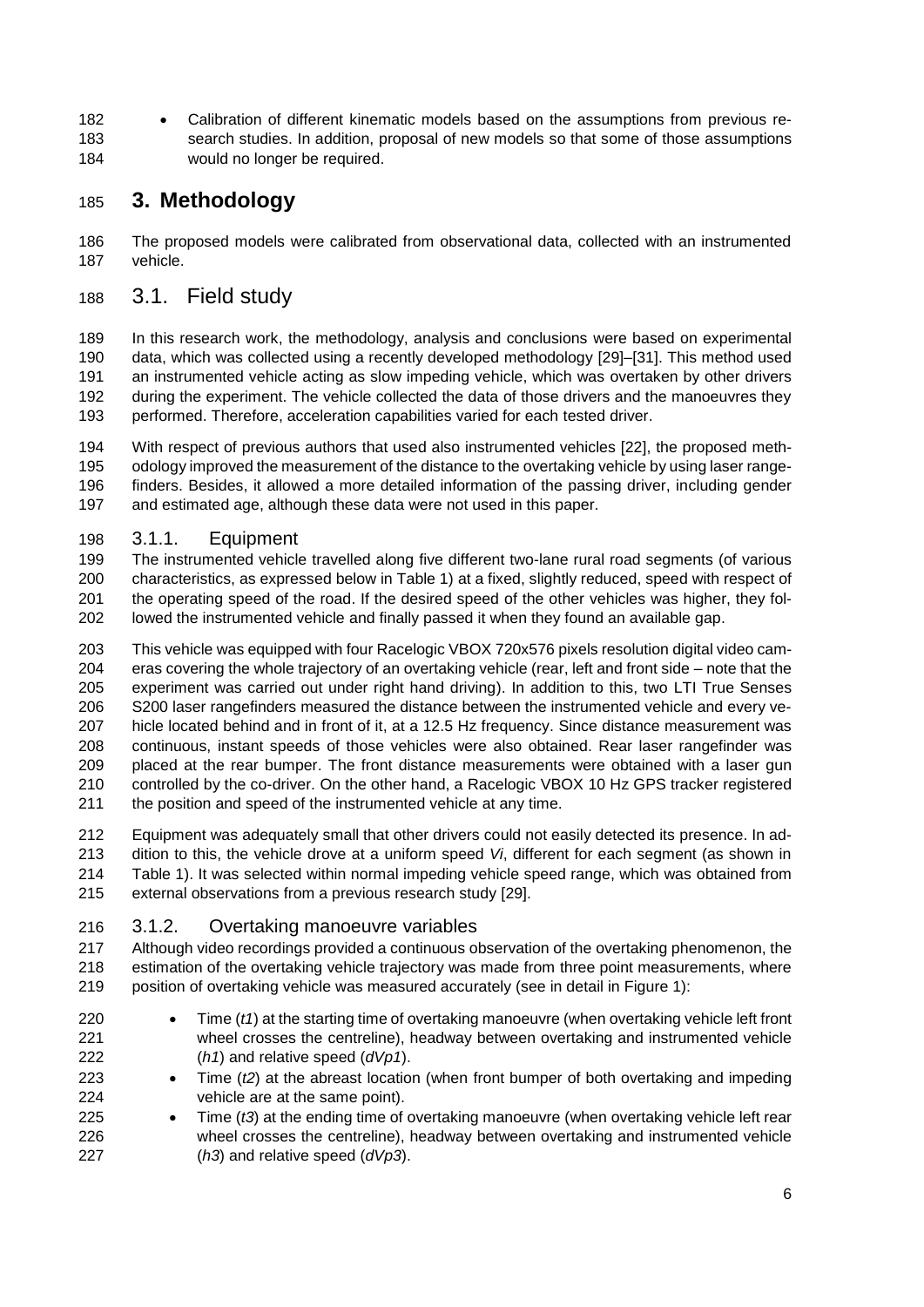



<span id="page-7-0"></span>230 **Figure 1. Overtaking manoeuvre phases and variables (Ov: overtaking vehicle, Im: impeding vehi-**231 **cle/instrumented vehicle and Op: opposing vehicle)**

 The values of *t1*, *t2* and *t3* were identified by viewing video files of each manoeuvre. Distance between overtaking and impeding vehicle were obtained using the rear laser rangefinder and front laser gun, respectively. Distances travelled along the one-second intervals centred at *t1* and *t3* were considered for the relative speed calculation in order to reduce possible measurement er-236 rors.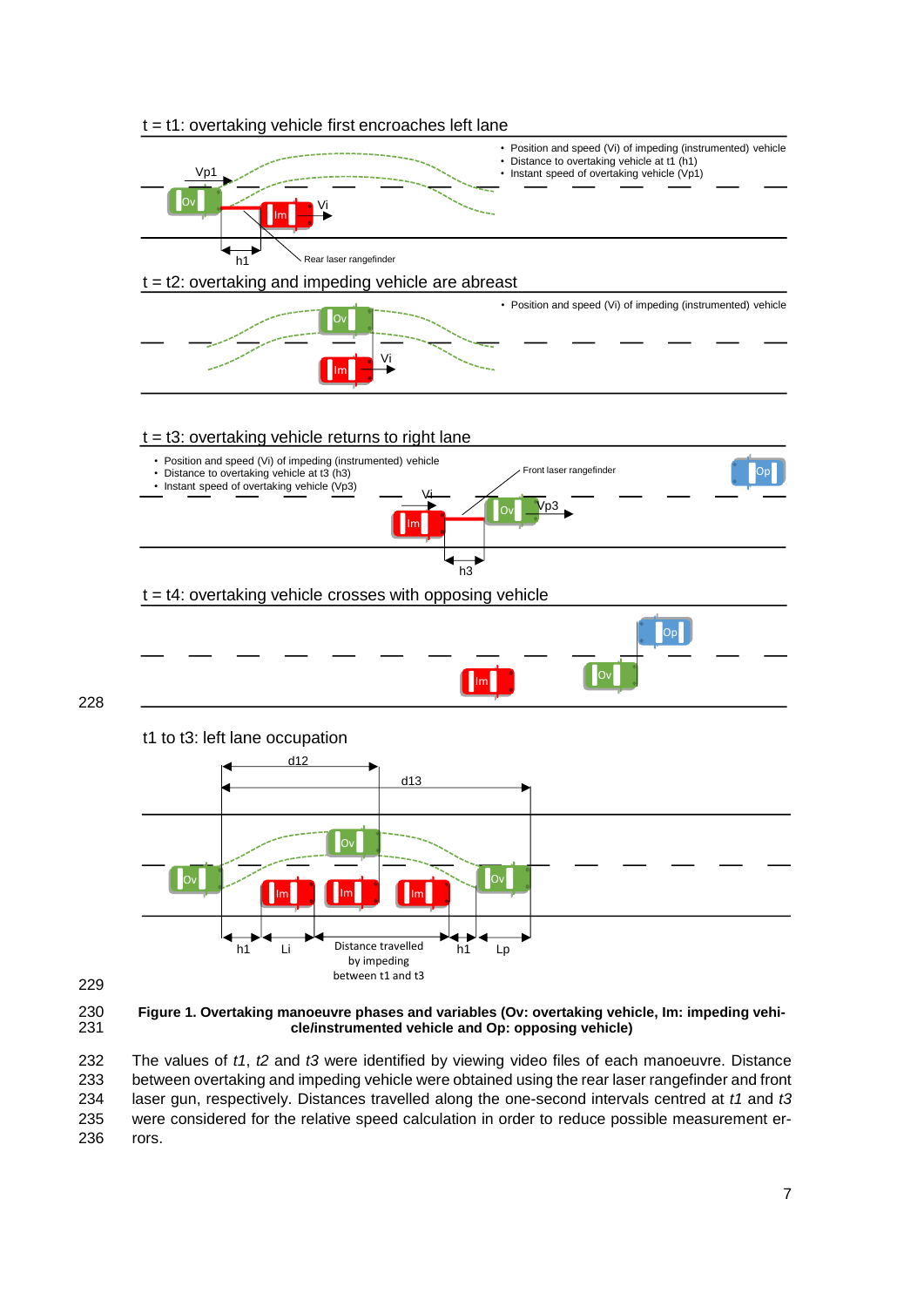- In addition to this, GPS data provided the trajectory of the instrumented impeding vehicle at a 10 Hz frequency. Speed of the impeding vehicle *Vi* was added to the relative speeds to obtain the absolute overtaking vehicle speeds. The distance travelled between *t1* and *t2* (interval *t12*) was named *d12*. The distance travelled from *t1* to *t3* (interval *t13*) was named *d13*.
- Lastly, the time when overtaking and opposing vehicle crossed each other was called *t4*. The time interval *t34* (equal to *t4* –*t3*) measured the safety margin until the potential collision with the op-posing car (Time to Collision).
- Additional data were also collected from video images and vehicle passenger annotations. The following variables were registered:
- 246 Type of overtaking vehicle: car, truck.
- Starting mode: if the overtaking vehicle starts the manoeuvre after following the impeding at the same speed, the manoeuvre is accelerative, if the overtaking vehicles does not reduce the speed prior to overtake, the manoeuvre is flying.
- Since all the data was obtained using this methodology, it was not possible to know the maximum speed and acceleration that can develop every overtaking vehicle. These data would depend on the power/weight ratio and was not available, due to the naturalistic characteristics of the experi-ment, which avoided any intervention during the observations.
- 3.1.3. Data collection
- Using the described methodology, 265 overtaking manoeuvres were recorded on five two-lane rural road segments.
- A total of 85 were discarded due to one or more of the following reasons:
- Overtaking vehicle was a truck (14 manoeuvres).
- More than one impeding vehicle was passed (40 multiple manoeuvres).
- In accelerative manoeuvres, either front, or rear or both laser distance measurements were missing or not valid (52 manoeuvres).
- In consequence, model calibration was made using only manoeuvres involving one overtaking passenger car and one impeding vehicle (the instrumented vehicle); and with plausible laser measurements at *t1* and *t3*. The selected sample was 151 accelerative overtaking manoeuvres and 29 flying overtaking manoeuvres.
- No aborted manoeuvres were registered during data collection. Therefore, only completed over-taking manoeuvres were modelled.
- Table 1 summarizes characteristics of road segments and overtaking zones.

|     | Road ID       | <b>Date</b> | Design speed<br>(km/h)          | Number of manoeu-<br><b>vres</b> | Impeding vehicle<br>speed (Vi, in km/h) |
|-----|---------------|-------------|---------------------------------|----------------------------------|-----------------------------------------|
|     | $N-225$       | 06/02/2012  | 100                             | 62                               | 80                                      |
|     | <b>CV-415</b> | 13/09/2012  | 70                              | 55                               | 60                                      |
|     | <b>CV-415</b> | 08/11/2012  | 70                              | 30                               | 60                                      |
|     | $CV-50$       | 08/11/2012  | 80                              | 48                               | 70                                      |
|     | <b>CV-405</b> | 20/11/2012  | 70                              | 70                               | 60                                      |
| 269 |               |             | Table 1. Selected road segments |                                  |                                         |

Table 2 shows recorded overtaking manoeuvre variables. First and second rows represent mean

 and standard deviation of each variable in columns, for accelerative passes. Third and fourth rows show the same for flying passes.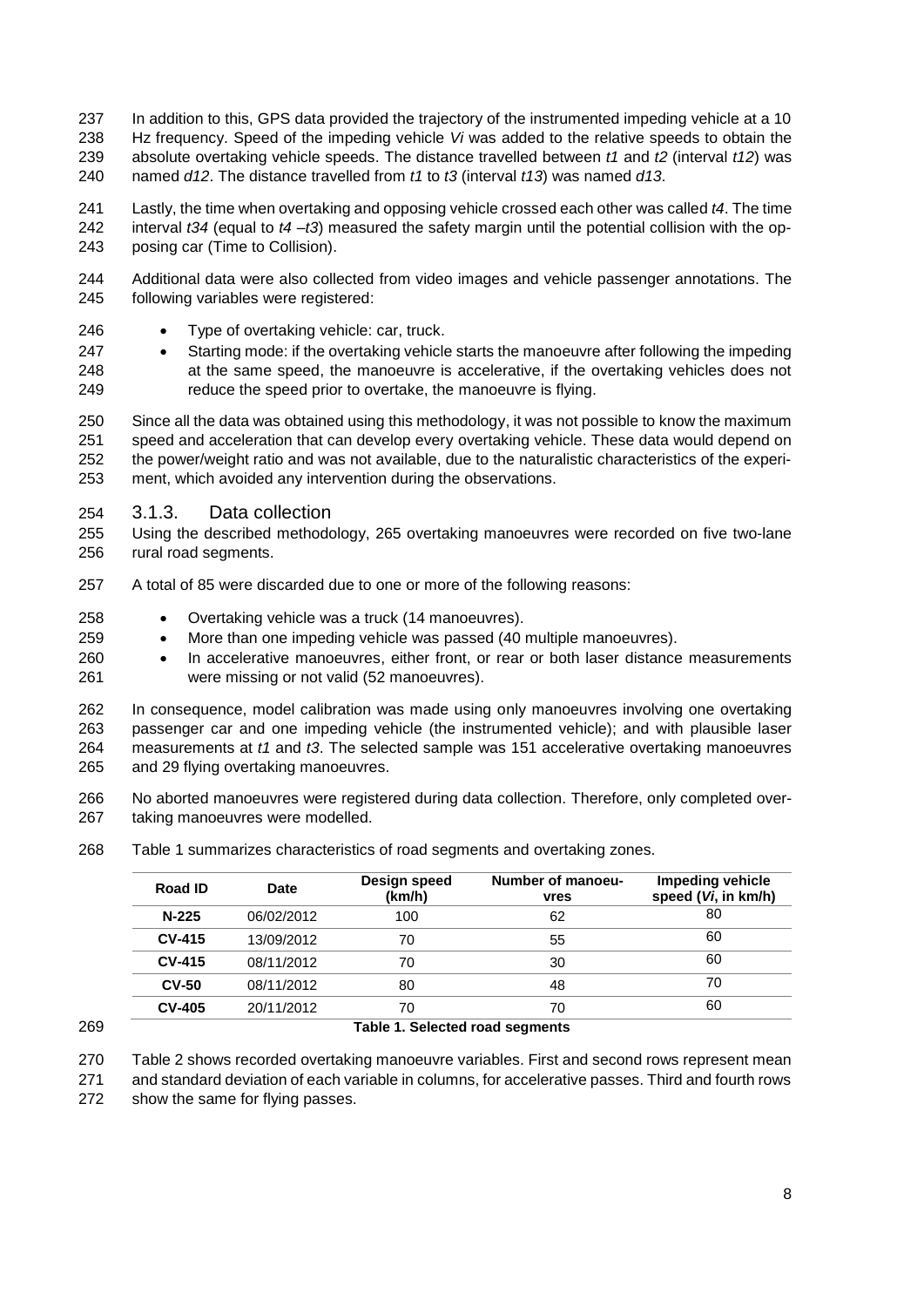|                      | <b>Variable</b> |            |            |            |                       |            |           |               |           |               |              |
|----------------------|-----------------|------------|------------|------------|-----------------------|------------|-----------|---------------|-----------|---------------|--------------|
| <b>Starting mode</b> |                 | d12<br>(m) | d13<br>(m) | t12<br>(s) | t13<br>(s)            | t34<br>(s) | h1<br>(m) | Vp1<br>(km/h) | hЗ<br>(m) | Vp3<br>(km/h) | Vi<br>(km/h) |
| Accelera-            | Mean            | 61.2       | 163.8      | 2.9        | 7.1                   | 4.6        | 7.5       | 71.1          | 21.2      | 88.8          | 65.5         |
| tive $(N =$<br>115)  | SD              | 19.0       | 42.0       | 0.9        | 1.8                   | 2.0        | 3.7       | 10.4          | 8.2       | 11.1          | 8.3          |
| <b>Flying (N</b>     | Mean            | 70.2       | 162.5      | 2.7        | 6.3                   | n/a        | 27.8      | n/a           | 25.2      | n/a           | 64.3         |
| $= 29$               | SD              | 22.1       | 44.5       | 0.8        | 1.6                   | n/a        | 14.2      | n/a           | 14.0      | n/a           | 8.4          |
|                      |                 |            |            |            | Table 2. Data summary |            |           |               |           |               |              |

## 274 3.2. Models proposal

 The aim of this study was the calibration of several overtaking vehicle acceleration models using experimental data. The field study in this research made possible the measurement of more var-277 iables than any other previous studies. In the past, only some authors have recorded the entire trajectory of a passing vehicle. Llorca and Garcia [29] carried out a field study based on external- static cameras transforming video images into complete trajectories. The results were limited as this method was very time-consuming. Alternative methods based on instrumented vehicles [22] acting as impeding vehicles did not collect as many data points as the present study, especially because they did not use laser rangefinders.

 Even using the proposed method, there is still a lack of information between the times *t1* and *t2*, and *t2* and *t3*. This justifies the procedure of fitting different models and compare the calibration errors among them, as will be explained later. Table 3 shows a list of models, starting with the simplest one (uniform overtaking vehicle speed) and following with more complex approaches. Most of recent existing OSD models in the literature have been included in Table 3. This include new model proposals, too.

289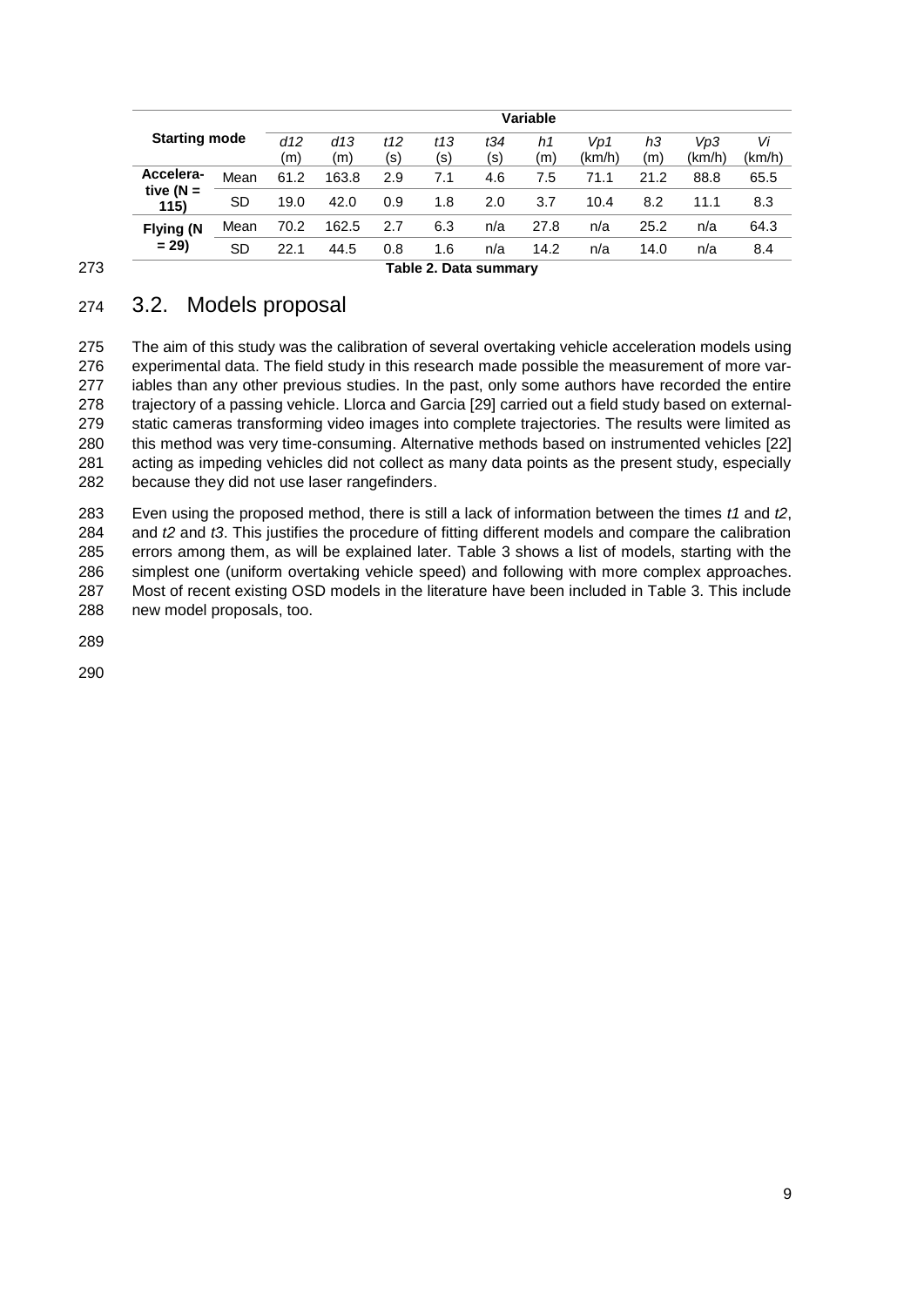| Achronym    | <b>Model (references)</b>                                                                           | <b>Equations</b>                                                                                                                                  | <b>Parameters</b>                                                                                                                                                                                |
|-------------|-----------------------------------------------------------------------------------------------------|---------------------------------------------------------------------------------------------------------------------------------------------------|--------------------------------------------------------------------------------------------------------------------------------------------------------------------------------------------------|
| <b>US</b>   | 1 Uniform speed<br>$[6]$ , $[17]$ , $[20]$                                                          | $a=0$<br>$V = Vpm13$                                                                                                                              | a: acceleration rate<br>Vpm13: overtaking vehicle<br>average speed between t1<br>and t13                                                                                                         |
| <b>UA</b>   | 2 Uniform acceleration<br>[11]                                                                      | $a = a(uniform)$<br>$V = Vp1 + a \cdot t$                                                                                                         | a: acceleration rate<br>Vp1: overtaking vehicle ini-<br>tial speed                                                                                                                               |
| 2SUA        | 3 Two-stage uniform<br>acceleration                                                                 | $if t < t$ 12:<br>$a = a12$<br>$v = Vp1 + a12 \cdot t$<br><i>if</i> $t > t$ 12:<br>$a = a23$<br>$v = Vp1 + a1 \cdot t12 + a2 \cdot (t$<br>$-t12)$ | t12: time until the abreast<br>position<br>a12: acceleration rate be-<br>fore abreast position<br>a23: acceleration rate after<br>abreast position<br>Vp1: overtaking vehicle ini-<br>tial speed |
| <b>UAFS</b> | 4 Uniform acceleration<br>until reaching final<br>speed<br>$[7]$ , $[8]$ , $[10]$ , $[12]$ , $[32]$ | if $t < tf$ :<br>$a = a$<br>$V = Vp1 + a \cdot t$<br>if $t > tf$ :<br>$a=0$<br>$V = Vp1 + a \cdot tf$                                             | tf: ending time of the accel-<br>eration stage<br>a: acceleration rate<br>Vp1: overtaking vehicle ini-<br>tial speed                                                                             |
| <b>LTA</b>  | 5 Variable acceleration<br>(linear time function)                                                   | $a = mt + n$<br>$V = Vp1 + m \cdot t^2 + n \cdot t$                                                                                               | a: acceleration rate<br>m: acceleration change per<br>time unit<br>$n$ : initial acceleration at<br>time 0<br>Vp1: overtaking vehicle ini-<br>tial speed                                         |
| <b>LSA</b>  | 6: Variable accelera-<br>tion (linear speed func-<br>tion)                                          | $a=mv+n$<br>$V = \frac{n+m\cdot Vp1}{m}\cdot e^{-m\cdot t}-\frac{n}{m}$                                                                           | a: acceleration rate<br>m: acceleration change per<br>speed unit<br>$n$ : acceleration at speed =<br>0<br>Vp1: overtaking vehicle ini-<br>tial speed                                             |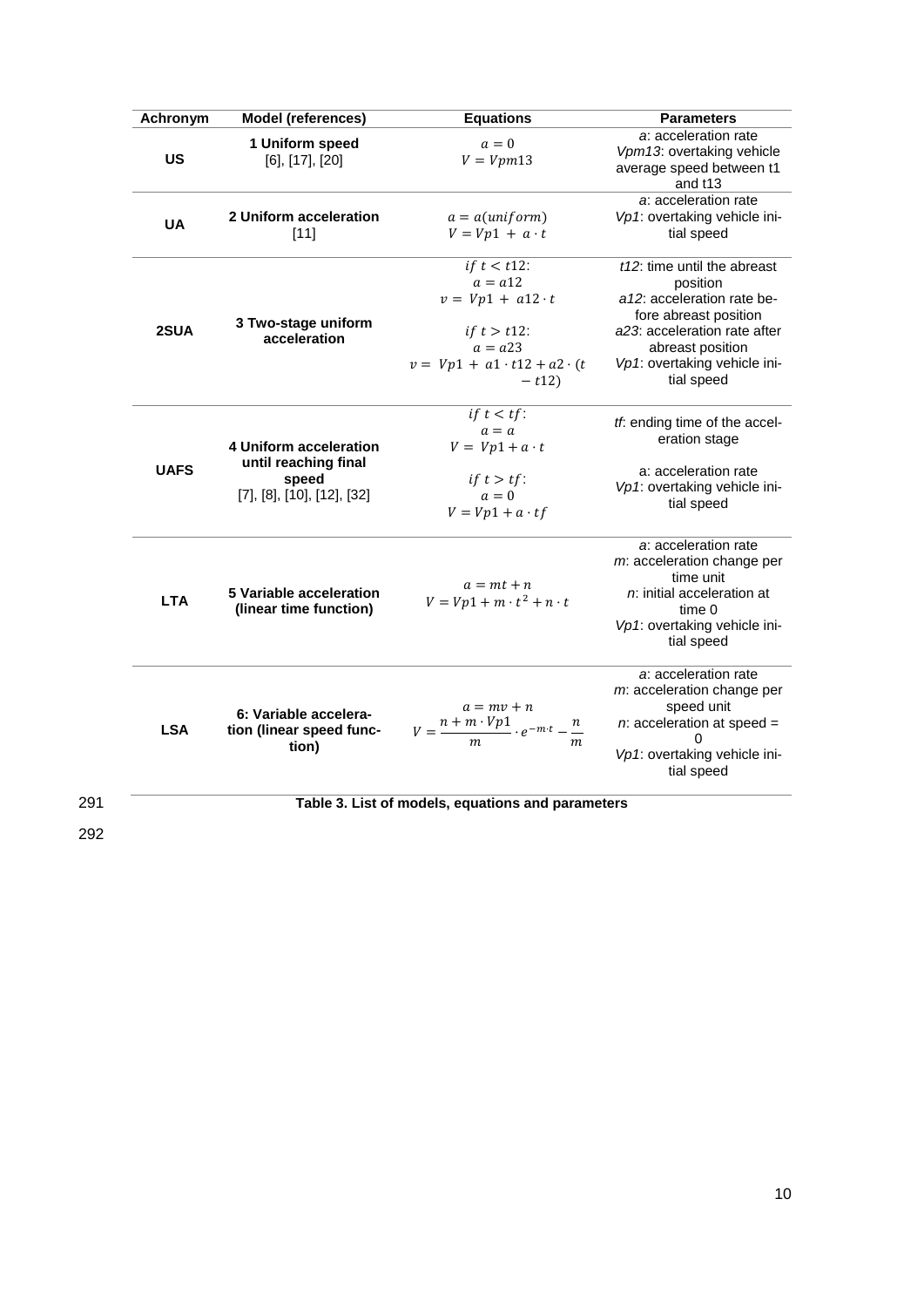



295 Figure 2 shows an example of the differences between three of the six alternative models (without scale). Black dots represented measured data points. The use of different models may affect the accuracy in the estimation of initial and final speeds (Figure 2a), and distance travelled at the abreast position and at the end of the overtaking manoeuvre (Figure 2b). As can be seen, the models do not fit the data exactly, but some of them are closer than other ones. This is the basis of the calibration and comparison of up to six models.

 The real acceleration process depended on driver's decision and ability, as well as on vehicle performance. The presented models are alternative approaches to describe this process. The potential applications of this study (microsimulation models, probabilistic OSD standards) require the formulation of simple models, where the parameters are defined as random variables. Models were defined as a set of equations, which described the evolution of the overtaking vehicle along its left lane occupation time.

# 3.3. Model calibration

 Due to overtaking variables randomness, the objective of calibration was to estimate the model parameters for each single overtaking manoeuvre. After that, a probability function of each pa- rameter was estimated considering the entire sample. The calibration of models was carried out in two different groups. The first one included only accelerative manoeuvres, since they always involved a positive acceleration starting at a slow speed, near to impeding vehicle speed. A total of 151 overtaking manoeuvres were included in this group.

 The second group corresponded to flying overtaking manoeuvres. In this case, overtaking vehicle trajectory was very different and starting speed was not necessary so close to impeding vehicle speed as in accelerative passes. On the other hand, during most flying overtaking manoeuvres, no rear distance measurement could be possible, since in those manoeuvres, the value of head- way *h1* was significantly higher (an average of 27.8 m while it was 7.5 m in accelerative passes) or was out of the laser rangefinder measurement field. A total of 29 manoeuvres were included in the second group.

### 3.3.1. Accelerative manoeuvres

 The objective of the calibration of the models of Table 3 was to estimate the value of model parameters, which determine the minimum deviation between estimated and observed overtaking vehicle trajectory.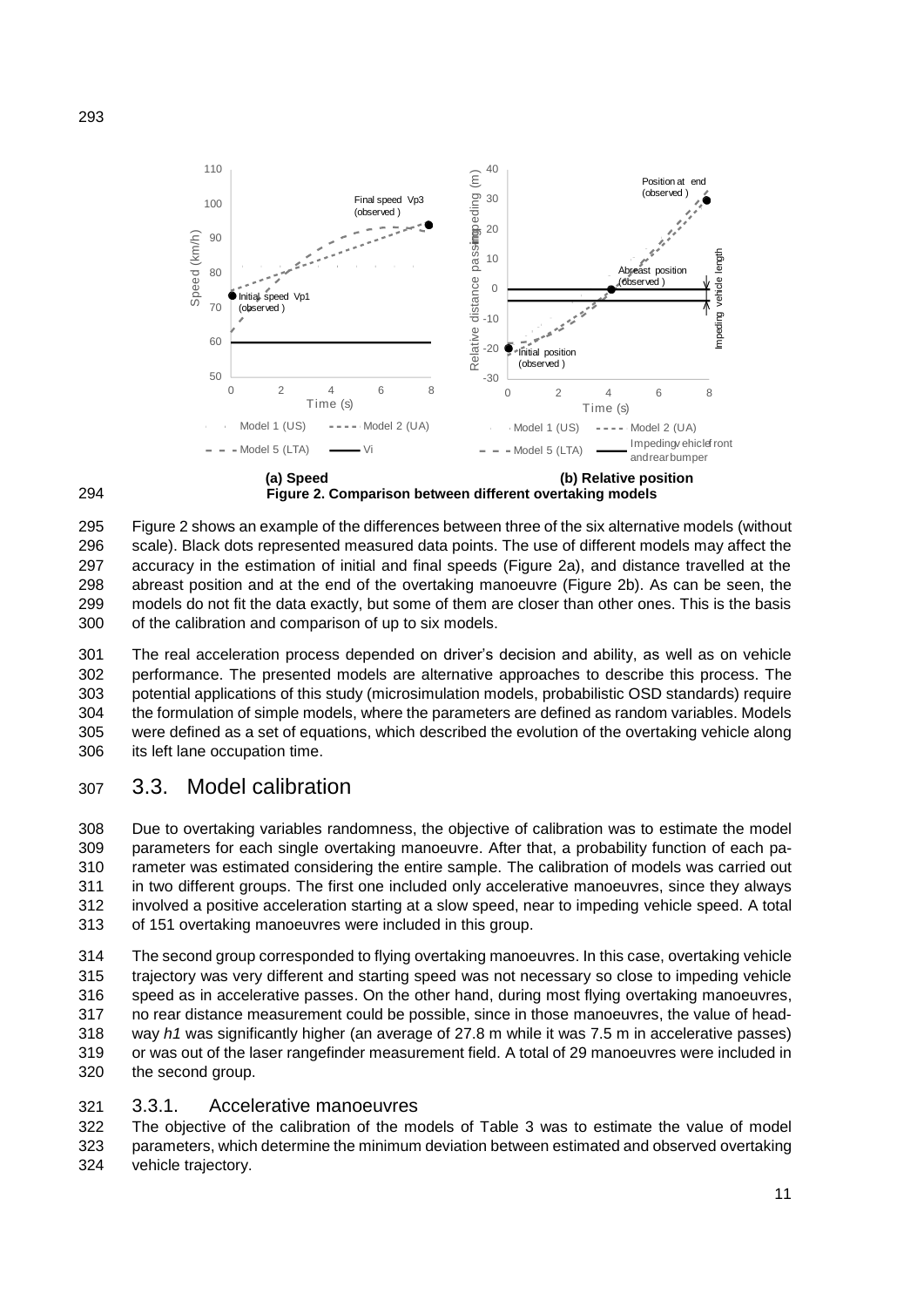Parameters estimation was performed for each individual overtaking manoeuvre and after that, they were aggregated. For each model and each recorded overtaking manoeuvre the calibration was made by minimizing the function *F* (Equation 1). This function is defined as a vector of four components. Each component is the relative error in the estimation of each of the overtaking manoeuvre variables.

$$
330 \t F(X_i, M_i) = \begin{cases} \frac{d^{13} \text{model}(M_i) - d^{13} \text{observed}}{d^{13} \text{observed}} \\ \frac{d^{12} \text{model}(M_i) - d^{12} \text{observed}}{d^{12} \text{observed}} \\ \frac{Vp1_{model}(M_i) - Vp1_{observed}}{Vp1_{observed}} \\ \frac{Vp3_{model}(M_i) - Vp3_{observed}}{Vp3_{observed}} \end{cases} \tag{1}
$$

331 Where:

- 332  $Xi = (d13observed, d12 observed, Vp1observed, Vp3observed)$  is a vector of the four 333 observed dynamic variables for manoeuvre *i*.
- 334  $\bullet$   $d13 \text{ model}, d12 \text{ model}, Vp1 \text{ model}$  and  $Vp3 \text{ model}$  are functions of  $M_i$  according to the se-335 lected model, based on Table 3.

336  $M = (mi1, mi2, .. miK)$  is a vector of *K* model parameters for manoeuvre *i.* 

 Each component of the function corresponded to the difference between the estimated and the observed value of the following variables: distance travelled until *t3* (*d13*), distance travelled until *t2* (*d12*), speed at *t1* (*Vp1*) and speed at *t3* (*Vp3*). These components were divided by the ob- served value of each one. The reason of this was to give the same relative importance to all of 341 them.

 Since number of parameters (between one and three, depending on the model) was lower than number of available data, the equation *F =* 0 (minimize the error) was solved using least square methods. Both linear and nonlinear least square procedures were applied, (depending on the linearity of model equations), using the Optimization Toolbox included in MATLAB software. The objective of these function was to minimize the terms of the function *F(Xi, Mi)* according to the Equation 2.

348 
$$
M_i / min(f_1(X_i, M_i)^2 + f_2(X_i, M_i)^2 + f_3(X_i, M_i)^2 + f_4(X_i, M_i)^2)
$$
 for  $i=1$  to N (2)

349 Where:

| 350 | $Xi = (d13observed, d12 observed, Vp1observed, Vp3observed)$ is a vector of the four    |
|-----|-----------------------------------------------------------------------------------------|
| 351 | observed kinematic variables for manoeuvre <i>i</i> .                                   |
| 352 | d13model, d12model, Vp1model and Vp3model are functions of $M_i$ , according to the se- |

- 353 lected model, based on Table 3.
- 354  $M = (mi1, mi2, .. miK)$  is a vector of *K* model parameters for manoeuvre *i.*
- 355  $\bullet$  N is the number of manoeuvres.

 For each model, parameter probability distributions were analysed after aggregating all manoeu- vres. Table 4 summarizes the probability distribution of each parameter as well as existing corre- lations between different parameters. In every case, the distribution fitting was checked using both Chi-Square and Kolmogorov-Smirnov tests. Correlations between model parameters have been analysed. Table 4 includes significant correlations (over 0.5) at the 95% confidence level.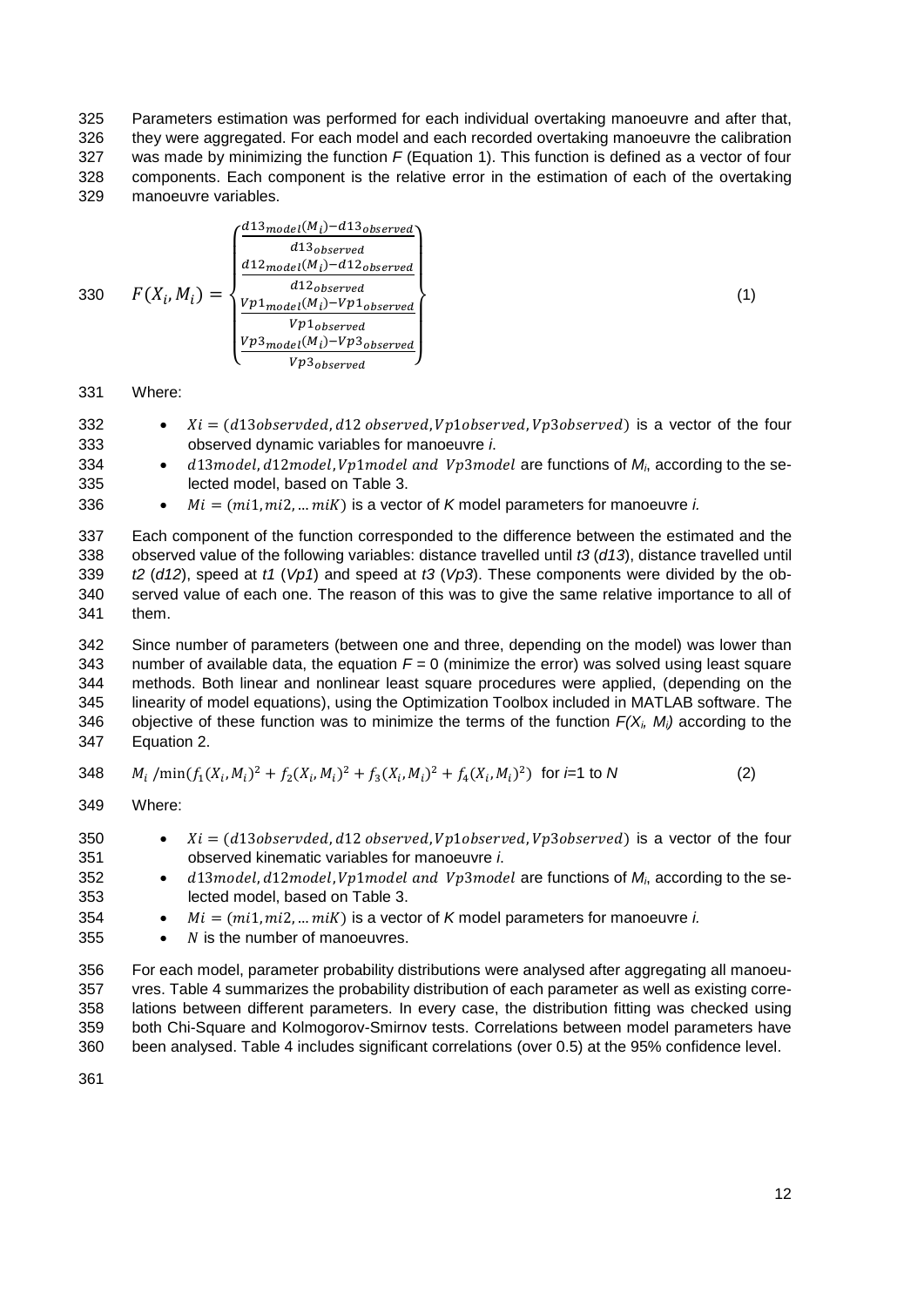| Model                        | <b>Parameters</b>          | Distribution and values (mean ±SD)<br><b>Correlation coefficients</b> |
|------------------------------|----------------------------|-----------------------------------------------------------------------|
| 1 US: Uniform speed          | Vpm13/Vi                   | Lognormal $(1.20 \pm 0.06)$                                           |
|                              | Vp1/Vi                     | Lognormal $(1.10 \pm 0.05)$                                           |
| 2 UA: Uniform acceleration   | a                          | Lognormal $(0.77 \pm 0.48)$                                           |
|                              | correlations (coefficient) | not significant                                                       |
|                              | Vp1/Vi                     | Lognormal $(1.08 \pm 0.05)$                                           |
| 3 2SUA: Two-stage uniform    | a12                        | Normal $(1.19 \pm 0.74)$                                              |
| acceleration                 | a23                        | Normal $(0.40 \pm 0.54)$                                              |
|                              | correlations (coefficient) | a12 and a23 (-0.57)                                                   |
|                              | Vp1/Vi                     | Lognormal $(1.08 \pm 0.04)$                                           |
| 4 UAFS: Uniform acceleration | a                          | Lognormal $(1.31 \pm 0.68)$                                           |
| until final speed            | H                          | Normal (4.31 ± 1.73)                                                  |
|                              | correlations (coefficient) | a and tf (-0.66)                                                      |
|                              | Vp1/Vi                     | Lognormal $(.08 \pm 0.05)$                                            |
| 5 LTA: Variable acceleration | m                          | Normal $(0.13 \pm 0.18)$                                              |
| (linear time function)       | n                          | Normal $(1.15 \pm 0.75)$                                              |
|                              | correlations (coefficient) | m and $n$ (-0.90)                                                     |
|                              | Vp1/Vi                     | Normal $(1.08 \pm 0.05)$                                              |
| 6 LSA: Variable acceleration | m                          | Normal $(-0.19 \pm 0.29)$                                             |
| (linear speed function)      | n                          | Normal $(5.13 \pm 6.45)$                                              |
|                              | correlations (coefficient) | m and n $(-0.99)$                                                     |

362 **Table 4. Results of model calibration for accelerative passes**

363 [Figure 3](#page-14-0) represents the percent root mean squared error (RMSEj) for each calibration variable j 364 and model. RMSE was calculated using the Equation 3.

365 
$$
RMSE_j = \sqrt{\frac{1}{N} \sum_{i=1}^{N} (f_{ij})^2}
$$
 (3)

366 Where *fij* is the relative error of variable *j* in the manoeuvre *i*, corresponding to a term of the 367 function *f(Xi, Mi)*.

 As can be seen, increasing model complexity, the estimation errors generally decrease, since models 3 (2SUA), 4 (UAFS) and 5 (LTA) had the lowest errors for each variable. In [Figure 4,](#page-14-1) models are ranked according to the percentage of cases in which they are the best (and the second best) fitted model, according to the RMSE. It means, in example, that model 3 (2SUA) was the best model for 28% of the cases and was in the second place for 26%.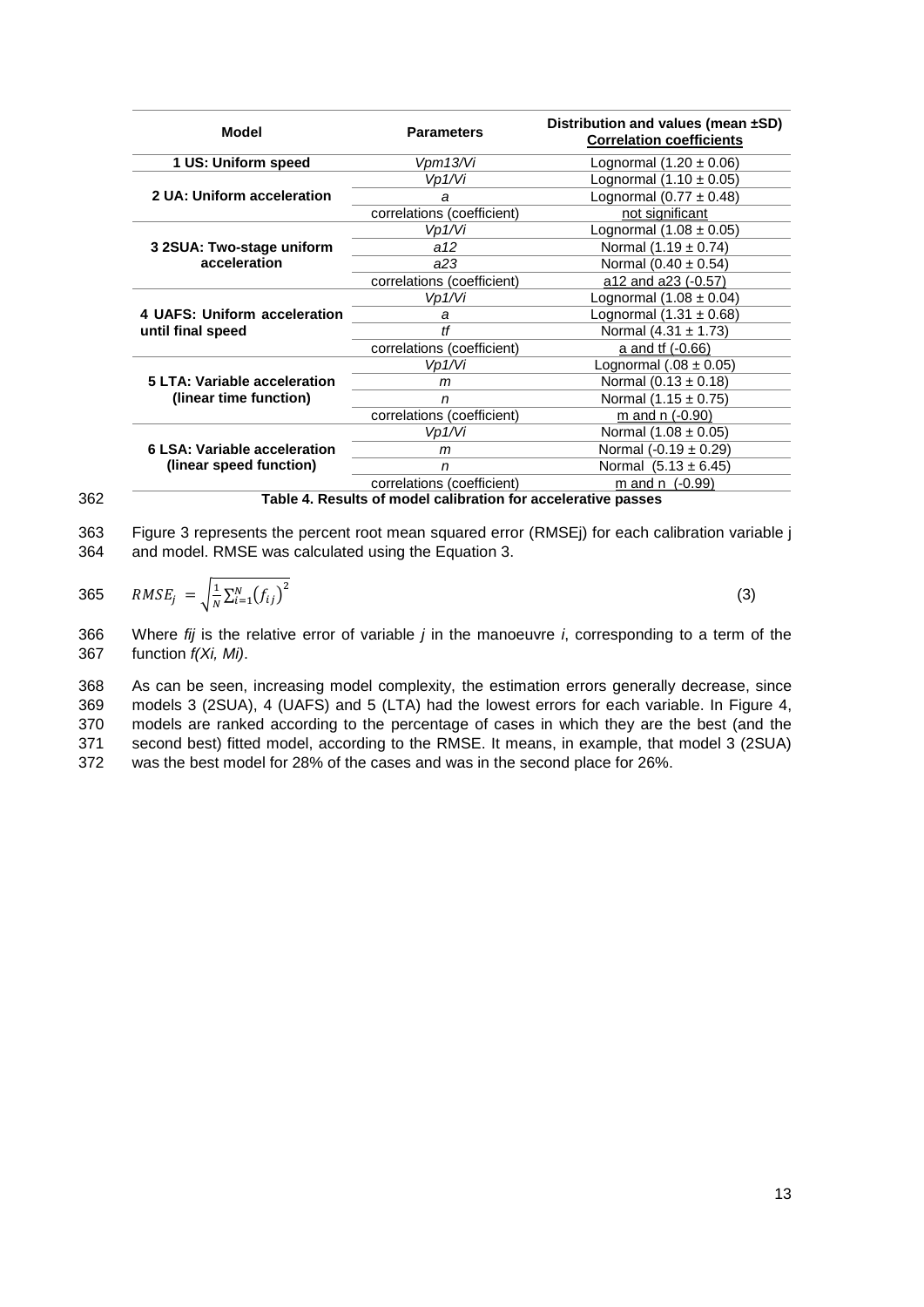



374 **Figure 3. Root mean square error (percent) for each model and variable**

<span id="page-14-0"></span>

### <span id="page-14-1"></span>376 **Figure 4. Best fit model**

 For each case, the estimated acceleration values were checked, in order to proof if the calibration resulted in abnormal values. Reference maximum acceleration rates were Rakha et al. [33], Sparks et al. [14] , and Liebermann [13]; reference deceleration rates were Fitzpatrick et al. [34]. These reference values determined whether an acceleration value exceed the reasonable rates or not. [Figure 5](#page-15-0) shows the range of reasonable acceleration rates, as well as the estimated values for each model, depending on the overtaking vehicle speed. Acceleration rates among lower and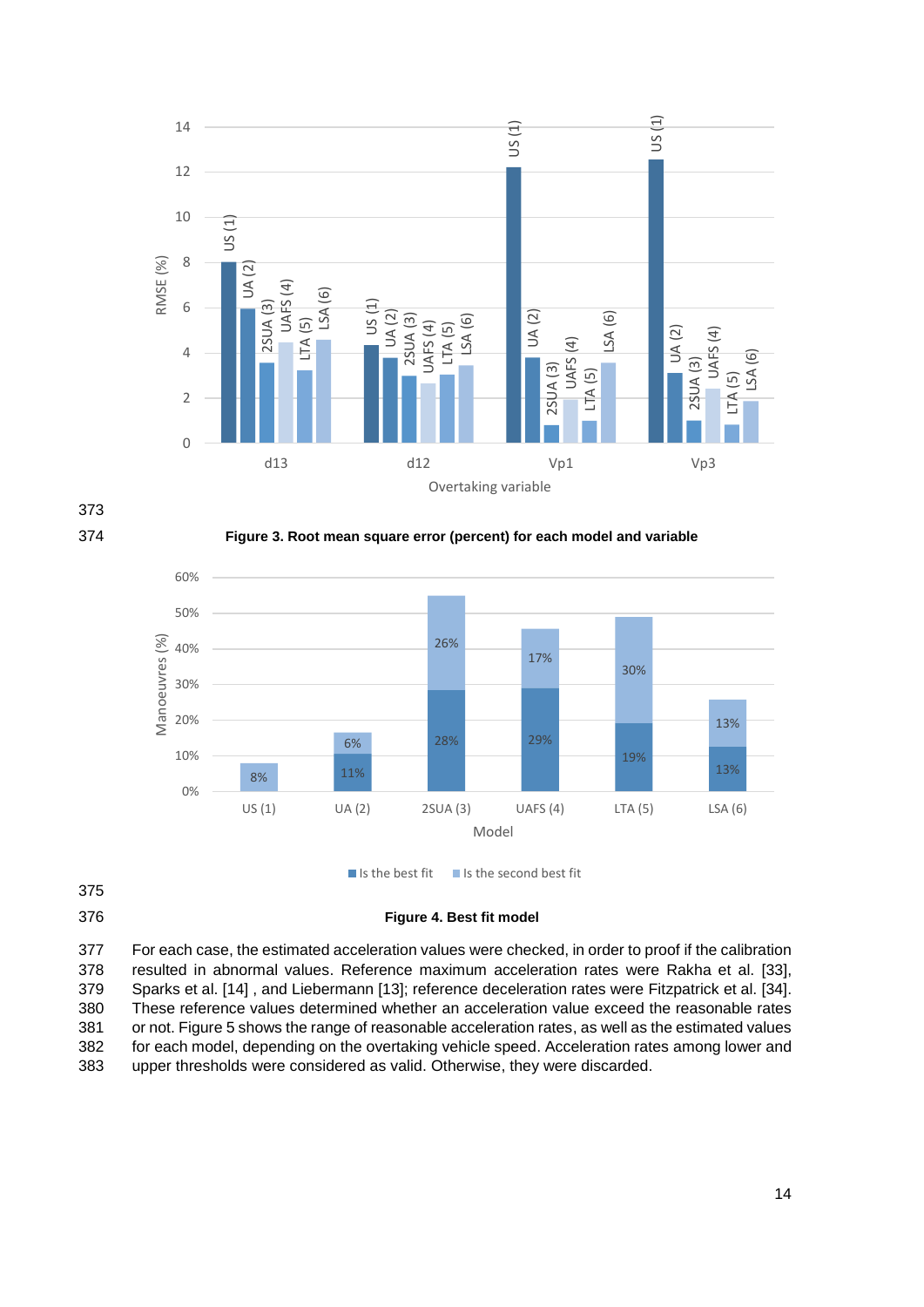

<span id="page-15-0"></span> **Figure 5. Acceleration (positive values) and deceleration (negative values) rate thresholds vs. esti**mated values

 By increasing model complexity, some observed manoeuvres provided non-feasible solutions, as can be seen in [Figure 6.](#page-15-1) Those manoeuvres were discarded when analysing parameter distribu- tions of Table 4. Models with a high number of discarded manoeuvres could not be able to explain overtaking vehicle behaviour. This case could be associated to overfitting, since the models rep-resented very well the three data points but not properly the rest of the trajectory.









<span id="page-15-1"></span>**Figure 6. Non-feasible solutions for each model**



 Flying overtaking manoeuvres represented a different behaviour, compared to accelerative passes. OSD requirements are usually lower for flying passes so they are not considered in many manoeuvre models [6]–[8]. Flying passes do not involve necessarily an acceleration process, because overtaking vehicle speed is higher once the manoeuvre has started.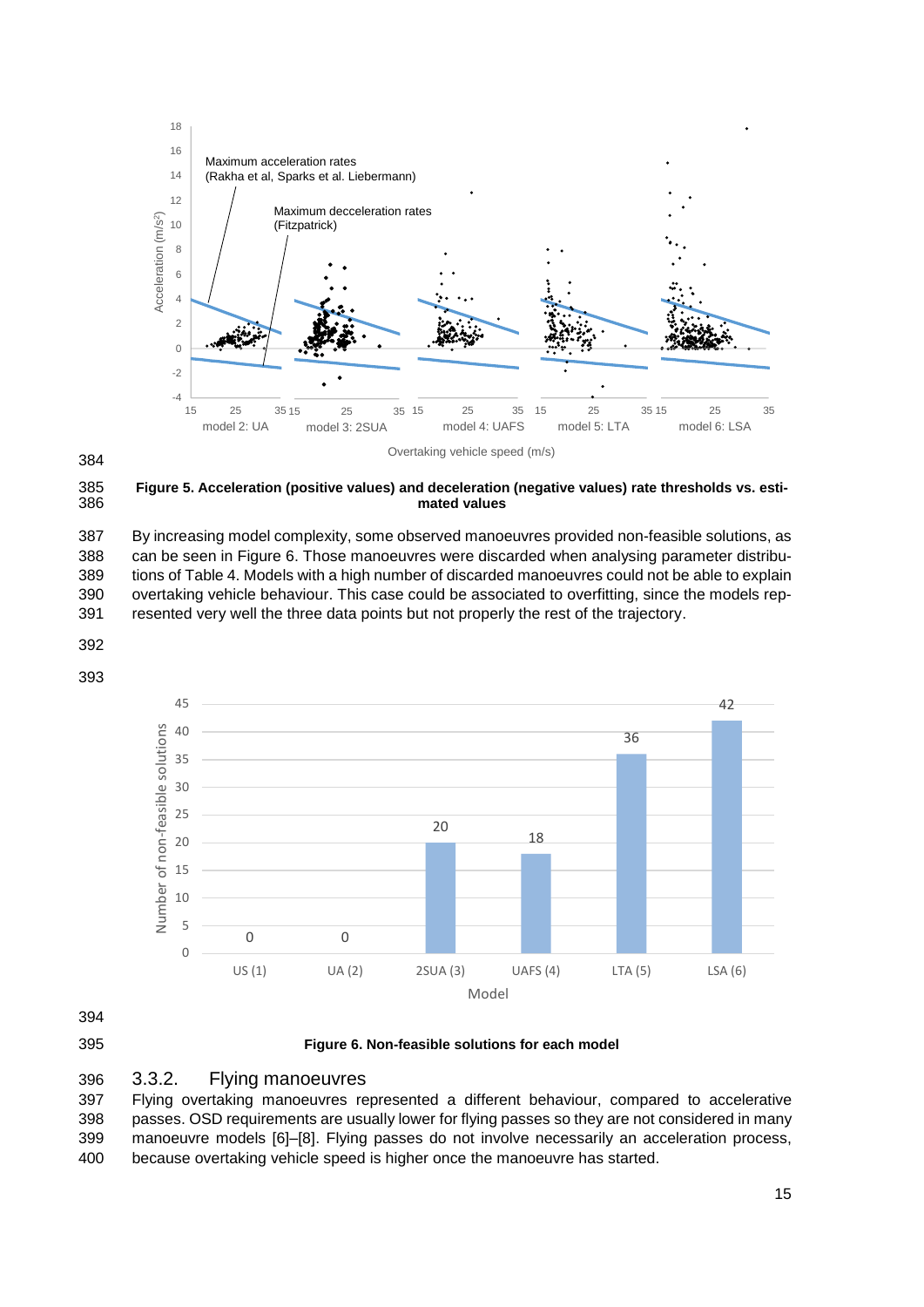Only one model was calibrated for the flying manoeuvres observed using the experimental meth- odology. It was the model 1 (US), corresponding to an overtaking vehicle travelling at a uniform speed. This selection was made due to the two following reasons:

- According to the definition of flying manoeuvre, the overtaking vehicle neither brakes nor accelerates, accepting an overtaking gap just after reaching the impeding vehicle.
- Overtaking vehicle trajectory measurement was more difficult in flying manoeuvres than in accelerative, since headways *h1* and *h3* were longer. In most cases, it was not possible to measure the overtaking vehicle speed at *t1* and *t3*. Therefore, it was impossible to calibrate more complex models.

 The calibration of this model was based on data from 29 manoeuvres observed with the instru- mented vehicle. Despite headways *h1* and *h3* could not be measured using the laser rangefind- ers, they were estimated from video images. This estimation was based on drawing reference lines on video frames at known distances, as proposed previously by Carlson et al [22] Those reference points were measured and recorded on video images before starting data collection. Accuracy of those measurements was lower, and it was not possible to calculate reliable instant speeds at *t1* or *t3*.

 The model 1 was calibrated minimizing the error of the distances *d12* and *d13,* using the same procedure as for accelerative overtaking manoeuvres. Percent RMSE was 5% for both *d12* and *d13* distances. Table 5 shows the distribution of adjusted parameters.

|     | Model                                                          | <b>Adjusted parameters</b> | Distribution & Values (mean $\pm$ SD) |  |  |  |  |
|-----|----------------------------------------------------------------|----------------------------|---------------------------------------|--|--|--|--|
|     | 1 Uniform speed                                                | Vpm13/Vi                   | Normal $(1.43 \pm 0.10)$              |  |  |  |  |
| 420 | Table 5. Parameters of overtaking model for flying manoeuvres. |                            |                                       |  |  |  |  |

### **4. Results**

 The results of the calibration showed that the use of different models involved significant differ-ences in the estimation of overtaking vehicle trajectories.

 Simpler models, such as model 1 (US) were not able to explain the speed evolution during the left lane occupation, in the case of accelerative manoeuvre. The RMSE of this model was over 10% in initial and final speeds, and of 8 and 4% in distance *d13* and *d12*, respectively. According to the model calibration, the average speed of the overtaking vehicle would be a 20% higher than the impeding vehicle speed.

 Models 2 (UA), 3 (2SUA) and 4 (UAFS) were more adequate (in terms of RMSE) to estimate both *d13* and *d12*, as well as initial and final speeds *Vp1* and *Vp3*. Model 2 (UA) explained the ma- noeuvre with a uniform acceleration movement during *t13*. Model 3 (2SUA) incorporated two stages with different acceleration rates, in order to represent the potential change in the acceler- ation rate once the abreast position was reached. Model 4 (UAFS) was similar to model 3, alt- hough it assumed, based on previous research studies, that the overtaking vehicle accelerated until a final speed was reached, keeping this speed after that. The models 2, 3 and 4 presented a low percent RMSE for the calibration variables, being always under 5%.

 Model 5 (LTA) incorporated an additional term to represent a linear variation of the acceleration rate as a function of time. Model 6 (LSA) was based also in a linear variation, but as a function of the speed, according to Rakha et al. [33] acceleration profiles. The most complex models were not adequate to represent the entire observed data. The models 5 and 6 calibration process had as a result a relative high number of not feasible solutions, characterized by excessively high (or low) acceleration rates.

 In models 2 to 6, the initial speed of the overtaking vehicle *Vp1* was, on average, between a 7% and 10% higher than the impeding vehicle speed, which revealed that an initial acceleration was performed before starting the overtaking manoeuvre. After this point, the different models showed different acceleration rates. The model 2 (UA) was characterized a mean uniform acceleration of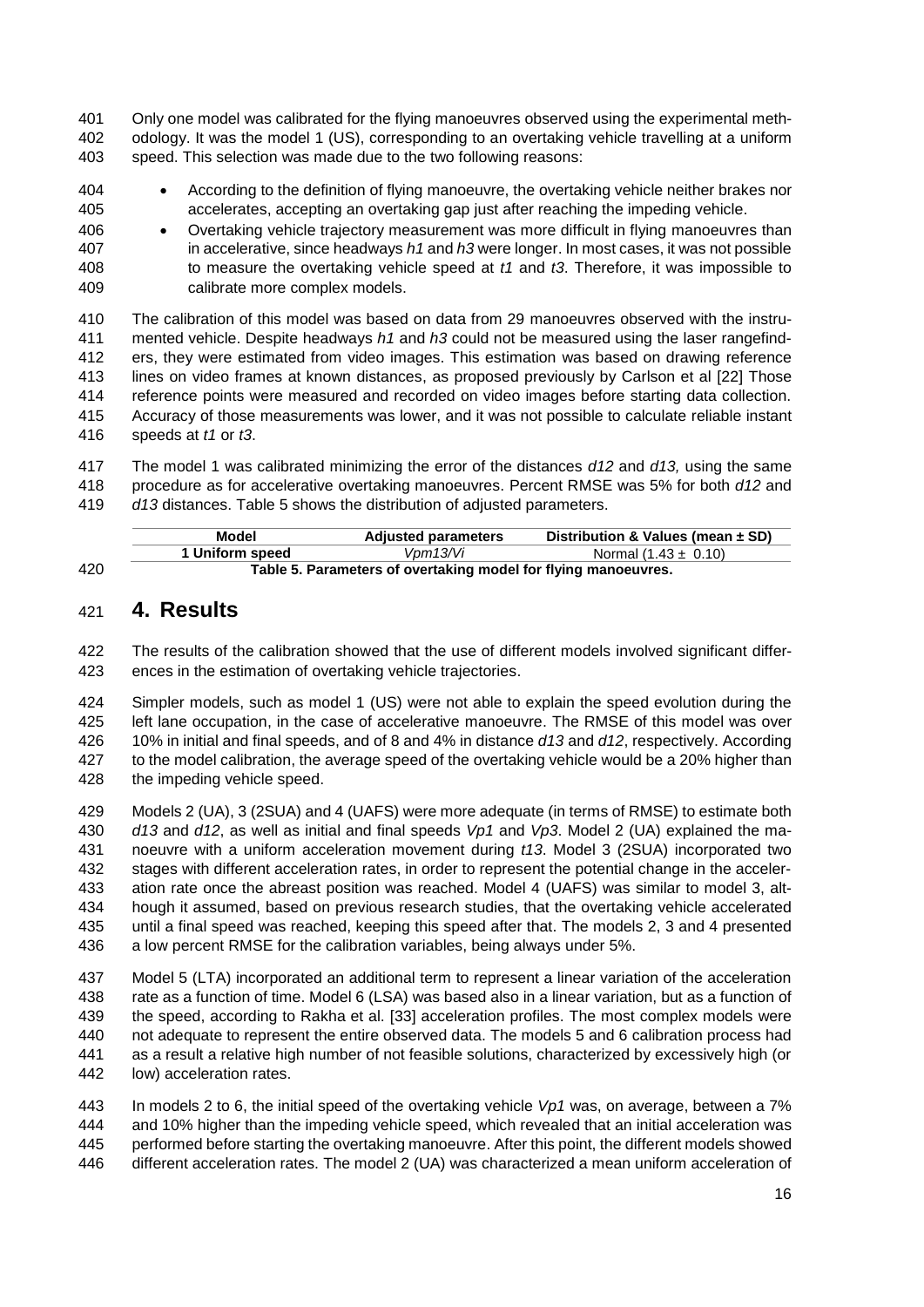- 447 0.77 m/s<sup>2</sup>. The model 3 (2SUA) defines two stages: before the abreast position, the mean accel-448 eration rate was 1.18 m/s<sup>2</sup>, while after this point it decreased until 0.40 m/s<sup>2</sup>. The model 4 (UAFS) showed an equivalent result, being the mean acceleration rate of 1.3 until the time *tf*, when it became zero. The mean time *tf* was 0.75 times t13.
- According to model 5 (LTA), an average behaviour was characterized an acceleration rate starting 452 at 1.15  $m/s^2$  and decreasing 0.13 m/s<sup>2</sup> per second. The model 6 (LSA) explains the average 453 behaviour by an acceleration rate following the relationship  $a = 5.13 - 0.19v$  (*v* in m/s and *a* in 454  $m/s^2$ ).

 A general conclusion is that an average behaviour of overtaking drivers could be modelled by a decreasing acceleration rate during the overtaking time *t13*. The reason behind this could be, firstly, that maximum acceleration capacity decreased when speed increases, and second, that drivers might reduce their acceleration rate as far as they observe that the manoeuvre can be completed with safety.

 On the other hand, the model 1 (US) was able to explain how a flying manoeuvre was performed. In this case, it had a percent RMSE under 5% in both *d12* and *d13*.

## **5. Discussion**

 This research study have compared previously existing overtaking models with observational data of overtaking manoeuvres on a sample of two-lane rural roads in the surrounding of Valencia (Spain). Validity of results should be initially limited to this geographical area, as drivers' behaviour may be different in other regions or countries. Model 1 (US) was equivalent to the previous AASHTO Green Book model [6]. This model could not account for the overtaking vehicle speed variation in accelerative overtaking manoeuvres, since only a uniform speed was considered.

 Model 2 (UA) was equal to the one proposed by Rocci [11]. This author proposed an acceleration 470 value ranging between 0.27 and 2.17 m/s<sup>2</sup>, with a 50th percentile of 1.11 m/s<sup>2</sup>. These values are slightly higher than the observed distribution. Besides, Rocci assumed that the initial speed of overtaking vehicle was equal to the impeding vehicle speed. This was not observed in the present study data.

 Model 4 (UAFS) is similar to Glennon [7] and Hassan et al. [8] although those authors proposed that the overtaking vehicle speed was uniform after the critical point. The model in the present paper was calibrated assuming that the uniform speed started at a certain point (calibrated as well) during the overtaking manoeuvre, since it is not possible to measure the critical point on the field (with any type of equipment). Besides, the uniform speed, among all the other parameters including the final point of the acceleration phase, were assumed to be random variables. The results of the calibration showed that, in contrast to Glennon and Hassan et al. models, the over- taking vehicle speed at the starting point of the manoeuvre was not equal to the impeding vehicle speed. Moreover, the final speed was a random variable 10 km/h (on average) over the design speed of the observed roads.

 In relation to the acceleration rates, the AASHTO [6] model proposed similar mean values (around  $0.62 \text{ m/s}^2$ ) to those obtained from model 2 (UA) (50th percentile at 0.70 m/s<sup>2</sup>). The AASHTO model defined the acceleration stage before entering the left lane, though. If extreme acceleration 487 rates are analysed, the 85th percentile obtained from Model 2 (2.25 m/s<sup>2</sup>) was close to those observed by Rakha et al. [33] and to those proposed by Sparks et al. [14] at the equivalent speed levels (shown in [Figure 5\)](#page-15-0). Similarly Basilio et al. [3] assumed a uniform acceleration model as upper threshold for the driving simulator vehicles. The value of maximum acceleration for the 491 lower speed vehicle (100 km/h) was close to the  $85<sup>th</sup>$  percentile of observations (2 m/s<sup>2</sup>).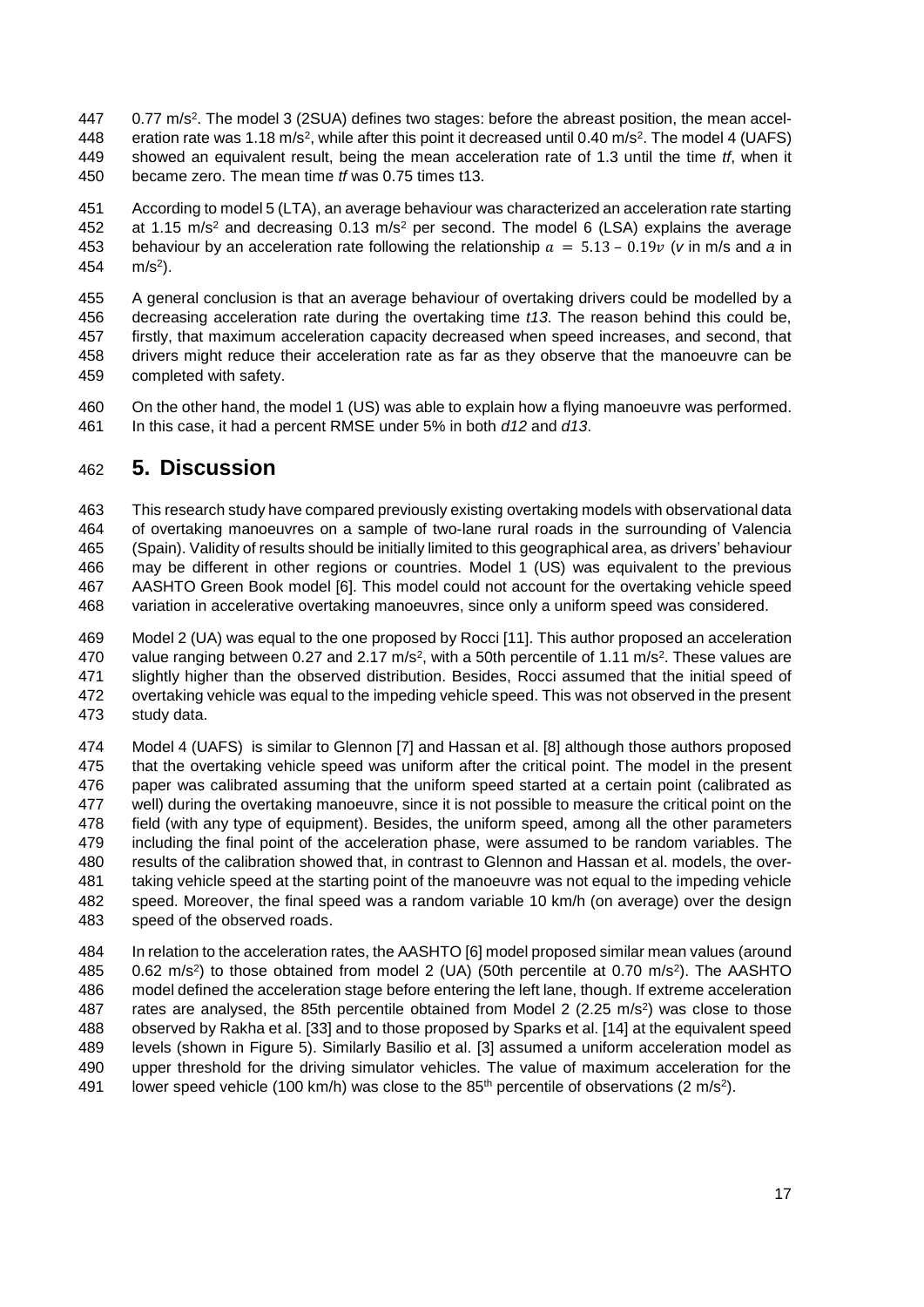# **6. Conclusion**

 The characterization of the trajectory of overtaking vehicles travelling on the opposing lane is fundamental to calculate the left lane occupation time; which is the main variable used to calibrate and further develop of ADAS, as well as to improve geometric design and marking guidelines for two-lane rural roads. The values of overtaking time provide the sight distance requirements to perform a safe and comfortable manoeuvre, taking into account the opposing flow.

 This research characterized the trajectory of 180 overtaking vehicles by using kinematic models, which were calibrated from observations of the real phenomenon. The main conclusions were:

- 
- Accelerative overtaking manoeuvres should be represented by a model that considers acceleration during the left lane occupation phase. A uniform acceleration model with an 503 average rate of  $0.77 \text{ m/s}^2$  is recommended for them, balancing accuracy and simplicity. The acceleration rate is log-normal distributed.
- Flying overtaking manoeuvres are adequately represented by a uniform speed model. The speed on left lane is normal distributed, centred on an average value of 1.43 times of the speed of the impeding vehicle.

 The ability of these models to predict the manoeuvre duration, travelled distance and abreast position was assessed. However, the extrapolation of this results should be taken with caution, since drivers' behaviour may be different in other geographical areas. The application of the re- sults to overtaking manoeuvres when the overtaken vehicle is a truck should be verified by addi-tional observations.

 Despite the above mentioned limitations, the development of ADAS should combine the results of this paper, as a model to predict overtaking vehicle trajectories, with the maximum capacities of the vehicles (acceleration) as well as the input of the current conditions (mainly the distance and speed of the opposing vehicle).

 The selection of the best model would depend on its intended applications. Potential applications are the review of road design and marking guidelines, the calibration of traffic microsimulation models and the development or calibration of assistance systems, either based on autonomous driving controllers, or warning devices or mapping and geographical information systems.

# **7. Acknowledgments**

 Part of this research was included in the project "Desarrollo de modelos de distancias de visi- bilidad de adelantamiento", with reference code TRA2010-21736 and subsidized by the Spanish Ministery of Economy and Competitivity. Authors would also like to thank Prof. Dr. Sayed, from University of British Columbia, for his valuable review.

### **8. References**

- [1] A. Molinero, E. Carter, C. Naing, M. Simon, and T. Hermintte, "Accident causation and pre-accidental driving situations. Part 1. Overview and general statistics, TRACE - Traffic Accident Causation in Europe Report," 2008.
- [2] R. Gray and D. M. Regan, "Perceptual processes used by drivers during overtaking in a driving simulator.," *Human factors*, vol. 47, no. 2, pp. 394–417, 2005.
- [3] N. Basilio, a. H. P. Morice, G. Marti, and G. Montagne, "High- and Low-Order Overtaking-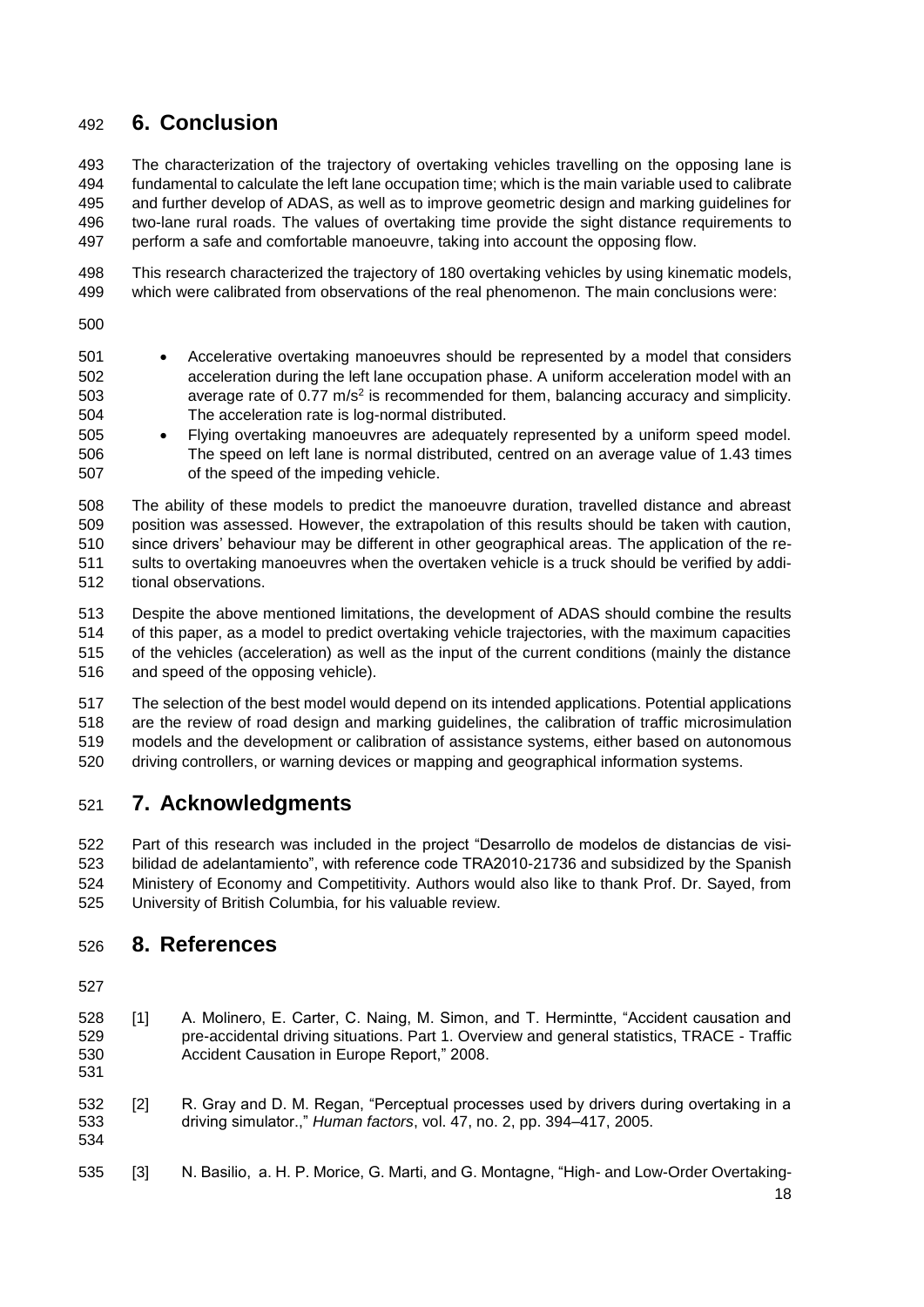Ability Affordances: Drivers Rely on the Maximum Velocity and Acceleration of Their Cars to Perform Overtaking Maneuvers," *Human factors*, vol. 57, no. 5, pp. 879–894, 2015.

- [4] A. H. P. Morice, G. J. Diaz, B. R. Fajen, N. Basilio, and G. Montagne, "An Affordance- Based Approach to Visually Guided Overtaking," *Ecological Psychology*, vol. 27, no. 1, pp. 1–25, 2015.
- [5] H. Farah, S. Bekhor, and A. Polus, "Risk evaluation by modeling of passing behavior on two-lane rural highways.," *Accident; analysis and prevention*, vol. 41, no. 4, pp. 887–94, Jul. 2009.
- [6] American Association of State Highway and Transportation Official, *A Policy on Geometric Design of Highways and Streets, 5th Edition.* 2004.
- [7] J. C. Glennon, "New and improved model of passing sight distance on two-lane highways," *Transportation Research Record: Journal of the Transportation Research Board*, no. 1195, pp. 132–137, 1988.
- [8] Y. Hassan, S. M. Easa, and A. O. A. El Halim, "Passing sight distance on two-lane highways: Review and revision," *Transportation Research Part A: Policy and Practice*, vol. 30, no. 6, pp. 453–467, Nov. 1996.
- [9] Federal Highway Administration, *Manual on Uniform Traffic Control Devices*. 2009.
- [10] American Association of State Highway and Transportation Official, *A Policy on Geometric Design of Highways and Streets, 6th Edition*. 2011.
- [11] S. Rocci, "A system for no passing zones signing and marking setup," in *Transportation Research Board Circular*, 1998.
- [12] Y. Wang and M. P. Cartmell, "New model for passing sight distance on two-lane highways," *Journal of Transportation Engineering*, vol. 124, no. 6, pp. 536–544, 1998.
- [13] E. B. Lieberman, "Model for Calulculating Safe Passing Distances on Two-Lane Rural Roads," *Transportation Research Record: Journal of the Transportation Research Board*, vol. 1280, pp. 70–76, 1982.
- [14] B. G. A. Sparks, R. D. Neudorf, J. B. L. Robinson, and D. Good, "Effect Of Vehicle Length On Passing Operations," *Journal of Transportation Engineering*, vol. 119, no. 2, 1993.
- [15] P. F. Hanley and D. J. Forkenbrock, "Safety of passing longer combination vehicles on two-lane highways," *Transportation Research Part A: Policy and Practice*, vol. 39, no. 1, pp. 1–15, Jan. 2005.
- [16] J. El Khoury and A. G. Hobeika, "Integrated Stochastic Approach for Risk and Service Estimation : Passing Sight Distance Application," *Journal of Transportation Engineering*, pp. 571–579, 2012.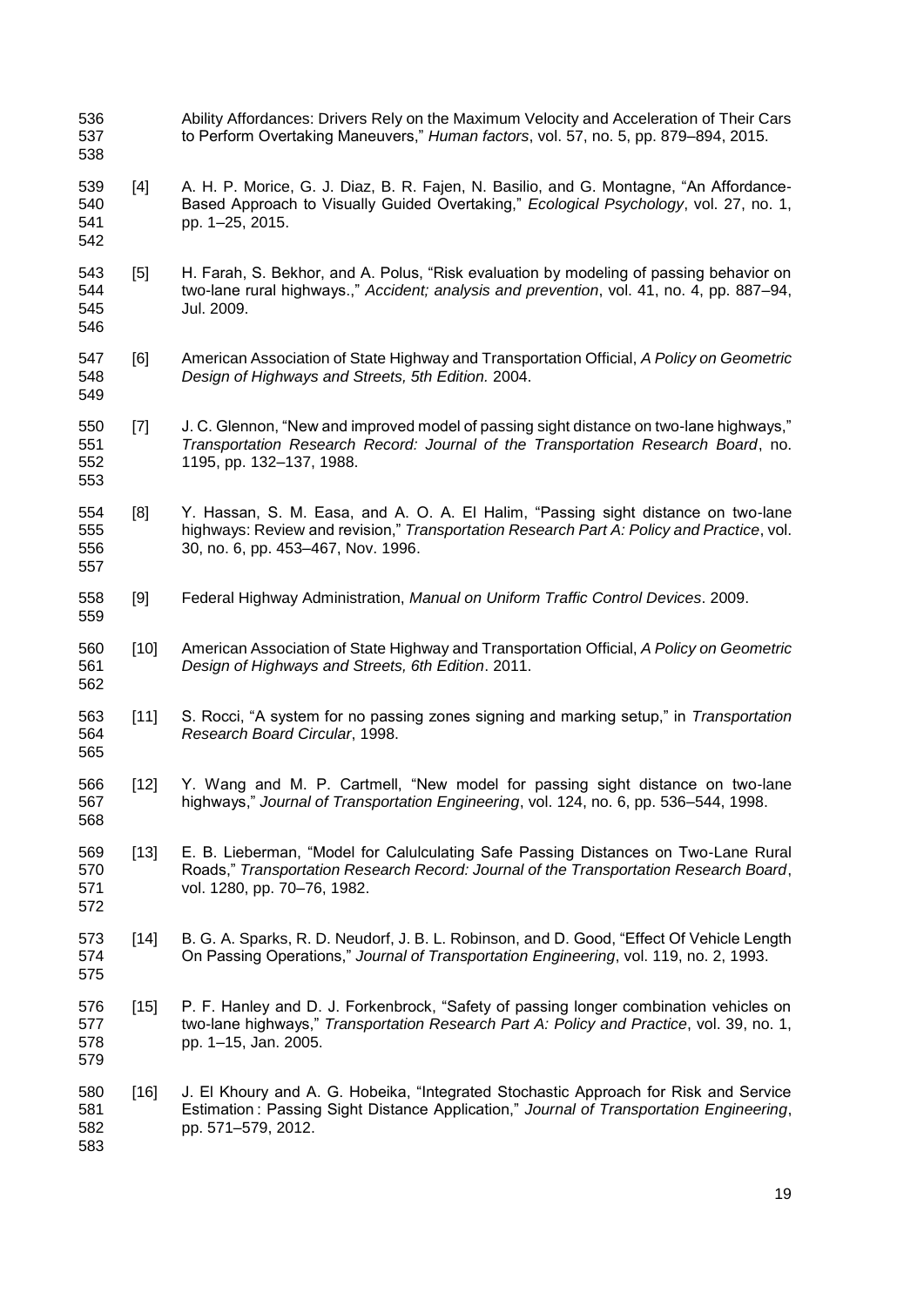- 584 [17] S. El-bassiouni and T. Sayed, "Design Requirements for Passing Sight Distance : A Risk- based Approach," in *90th Transportation Research Board Annual Meeting*, 2010.
- [18] J. M. Jenkins and L. R. Rilett, "Application of distributed traffic simulation for passing behavior study," in *Transportation Research Record*, 2004, no. 1899, pp. 11–18.

- [19] H. Rakha, K. Ahn, and A. Trani, "Development of VT-Micro model for estimating hot stabilized light duty vehicle and truck emissions," *Transportation Research Part D: Transport and Environment*, vol. 9, no. 1, pp. 49–74, Jan. 2004.
- [20] A. Polus, M. Livneh, and B. Frischer, "Evaluation of the Passing Process on Two-Lane Rural Highways," *Transportation Research Record: Journal of the Transportation Research Board*, vol. 1701, pp. 53–60, 2000.
- [21] D. W. Harwood, D. K. Gilmore, and K. R. Richard, "Passing Sight Distance Criteria for Roadway Design and Marking," *Transportation Research Record: Journal of the Transportation Research Board*, vol. 2195, pp. 36–46, 2010.
- [22] P. Carlson, J. Miles, and P. Johnson, "Daytime High-Speed Passing Maneuvers Observed on Rural Two-Lane, Two-Way Highway: Findings and Implications," *Transportation Research Record*, vol. 1961, no. 1, pp. 9–15, Jan. 2006.
- [23] G. Hegeman, *Assited Overtaking, An Assessment of Overtaking on Two-Lane Rural Roads. PhD Thesis*. TU Delft, 2008.
- [24] G. Hegeman, A. Tapani, and S. Hoogendoorn, "Overtaking assistant assessment using traffic simulation," *Transportation Research Part C: Emerging Technologies*, vol. 17, no. 6, pp. 617–630, Dec. 2009.
- [25] V. Milanés, D. F. Llorca, J. Villagrá, J. Pérez, C. Fernández, I. Parra, C. González, and M. A. Sotelo, "Intelligent automatic overtaking system using vision for vehicle detection," *Expert Systems with Applications*, vol. 39, no. 3, pp. 3362–3373, Feb. 2012.
- [26] R. Isermann, R. Mannale, and K. Schmitt, "Collision-avoidance systems PRORETA: Situation analysis and intervention control," *Control Engineering Practice*, vol. 20, pp. 1236–1246, 2012.
- [27] P. Petrov and F. Nashashibi, "Modeling and nonlinear adaptive control for autonomous vehicle overtaking," *IEEE Transactions on Intelligent Transportation Systems*, vol. 15, no. 4, pp. 1643–1656, 2014.
- [28] J. Loewenau, K. Gresser, and D. Wisselmann, "Dynamic Pass Prediction A New Driver Assistance System," in *Advanced Microsystems for Automotive Applications*, Springer, Ed. 2006, pp. 67–77.
- [29] C. Llorca and A. García, "Evaluation of Passing Process on Two-Lane Rural Highways in Spain with New Methodology Based on Video Data," *Transportation Research Record: Journal of the Transportation Research Board*, vol. 2262, no. -1, pp. 42–51, Dec. 2011.